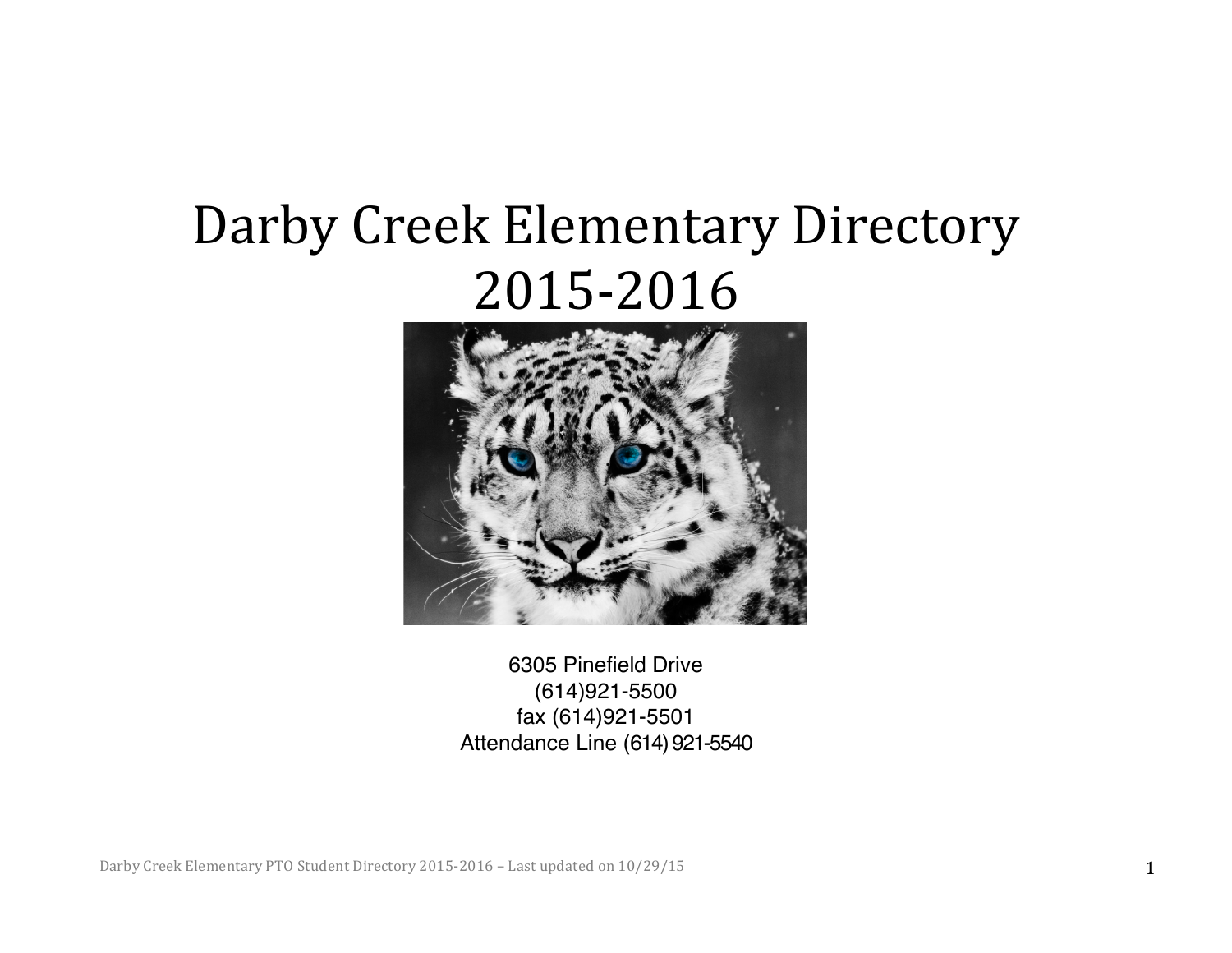#### **Mrs. Sherwood**

beth\_sherwood@hboe.org AM Kindergarten

| <b>Name</b>                | <b>Parents</b>                | <b>Address</b>     | <b>Phone</b>   | <b>Email</b>               |
|----------------------------|-------------------------------|--------------------|----------------|----------------------------|
| <b>Connor Adkins</b>       | <b>Bryan/Jody Adkins</b>      | 2823 Quailview     | (614) 529-8645 | Adkins155@gmail.com        |
| <b>Zackary Arshenovitz</b> | <b>Shannon Arshenovitz</b>    | 4972 Hidden View   | (216) 401-8282 | vitzee2002@yahoo.com       |
| <b>Gabriella Brankamp</b>  | Kaleb/Jill Brankamp           | 5674 Westbriar     | (614) 319-3973 | jrbrankamp@gmail.com       |
| <b>Reid Chidester</b>      | <b>Brice/Kara Chidester</b>   | 3002 Golden Oak    | (614) 439-5740 | irwinke@gmail.com          |
| <b>Zoe Fisher</b>          | Jason/Amy Fisher              | 3053 Gilridge      | (614) 319-4063 | amy_fisher@hboe.org        |
| <b>Trent Geib</b>          | <b>Heather Willman</b>        | 3038 Walkerview    | (513) 504-9556 | jimrn1967@yahoo.com        |
| <b>Rachael Gloriosa</b>    | Melinda Gloriosa              | 2956 Landen Farm   | (740) 816-6216 | melinda.gloriosa@gmail.com |
| <b>Myles Glover</b>        | Drew Glover                   | 2815 Quailview     | (614) 286-4667 | drewglover19@hotmail.com   |
| <b>Myles Glover</b>        | <b>Stephanie Glover</b>       | 2815 Quailview     | (614) 286-4667 | stglore@hotmail.com        |
| <b>Matthew Litsky</b>      | <b>Richard/Michele Litsky</b> | 3019 Fawn Crossing | (614) 876-4977 | rlitsky@yahoo.com          |
| <b>Zoe Moyer</b>           | <b>Kristin Moyer</b>          | 3076 Landen Farm   | (614) 530-5481 | kristin.s.moyer@gmail.com  |
| <b>Nicholas Navarro</b>    | Rob/Kristi Navarro            | 6161 Temple Ridge  | (614) 777-0170 | knavarro@columbus.rr.com   |
| <b>Analyn Richards</b>     | Kathryn Richards              | 2993 Shady Knoll   | (615) 482-4992 | kathryn.klr@gmail.com      |
| <b>Tristan Sena</b>        | Andres/Alicia Sena            | 5981 Pinto Pass    | (337) 718-1919 | aliciasena07@hotmail.com   |
| <b>Ava Straley</b>         | <b>Ashley Straley</b>         | 5829 Privilege     | (574) 386-1566 | ashstraley@gmail.com       |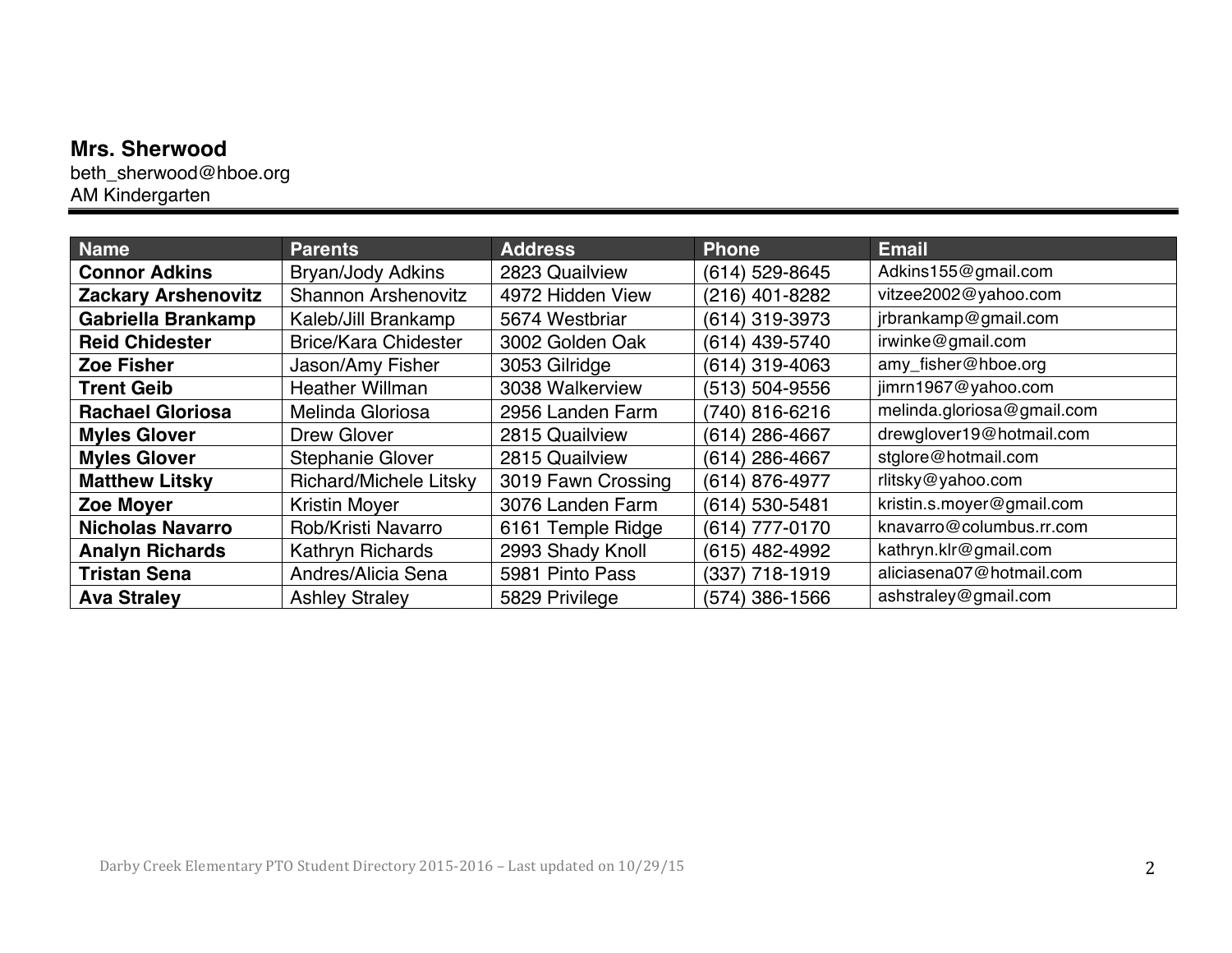#### **Mrs. Neimeister**

Kara\_neimeister@hboe.org AM Kindergarten

| <b>Name</b>             | <b>Parents</b>                  | <b>Address</b>    | <b>Phone</b>       | <b>Email</b>                    |
|-------------------------|---------------------------------|-------------------|--------------------|---------------------------------|
| <b>Colin Beach</b>      | Amanda Beach                    | 6203 Freewood     | $(614)$ 537-1263   | amanda.s.beach@gmail.com        |
| <b>Lucas Comer</b>      | Kendra Comer                    | 3104 Bennison     | (937) 245-1600     | kkbarhorst@yahoo.com            |
| <b>Shannon Conners</b>  | Michael/Lori Conners            | 5598 Chapman      | (614) 529-8002     | lconners@mconners.com           |
| <b>Hanna Cottrell</b>   | Meggan Cottrell                 | 1239 Colette      | (614) 378-7454     | mrcx2@sbcglobal.net             |
|                         |                                 | Columbus, 43228   |                    |                                 |
| <b>Fynn Crain</b>       | Jason/Erica Crain               | 3234 Walkerview   | (614) 318-3669     | ecrain@chasetek.com             |
| <b>Wyatt Crain</b>      | Jason/Erica Crain               | 3234 Walkerview   | (614) 318-3669     | ecrain@chasetek.com             |
| <b>Allyson Doty</b>     | <b>Bradley Doty</b>             | 3170 Cassey       | (614) 579-1206     | bradleydoty1206@gmail.com       |
| <b>Anderson Felix</b>   | Lesley Collett-Felix            | 3083 Landen Farm  | (614) 561-9778     | lesley_collett@hermanmiller.com |
| <b>Dylan Hill</b>       | Darryl/Thyme Hill, Sr           | 5824 Heirship     | (614) 771-3984     | thyme.hill@yahoo.com            |
| <b>Elijah Holycross</b> | <b>Richard/Bonnie Holycross</b> | 6171 Temple Ridge | $(614)$ 327-1819   | Bonnie_Holycross@hboe.org       |
| <b>Paxton Kessler</b>   | Nicole Kessler                  | 5758 Clover Groff | $(614) 563 - 0062$ | nicoceto@yahoo.com              |
| <b>Jonah Kinzinger</b>  | <b>Ashley Kinzinger</b>         | 5625 Newland      | (910) 431-9331     | ashleykinzinger@yahoo.com       |
| <b>Colin Moore</b>      | <b>Matthew Moore</b>            | 2757 Lake Hollow  | (614) 928-1849     | crazymatt1@hotmail.com          |
| <b>Kypton Norris</b>    | <b>Brett/Carrie Norris</b>      | 3061 Descent      | (614) 542-7635     | bnorris0041@columbus.rr.com     |
| <b>James Rader</b>      | Donald/Sarah(Becky) Rader       | 6108 Brushwood    | (614) 327-3890     | becky_rader@hotmail.com         |
| <b>Rory Smith</b>       | Joshua/Jenna Smith              | 6075 Heritage     | $(614)$ 771-1082   | jenln26@yahoo.com               |
|                         |                                 | Farms             |                    |                                 |
| <b>Brock Walther</b>    | Michael/Melissa Walther         | 3107 Gilridge     | (419) 966-2221     | melissawalther2@gmail.com       |
|                         |                                 |                   |                    |                                 |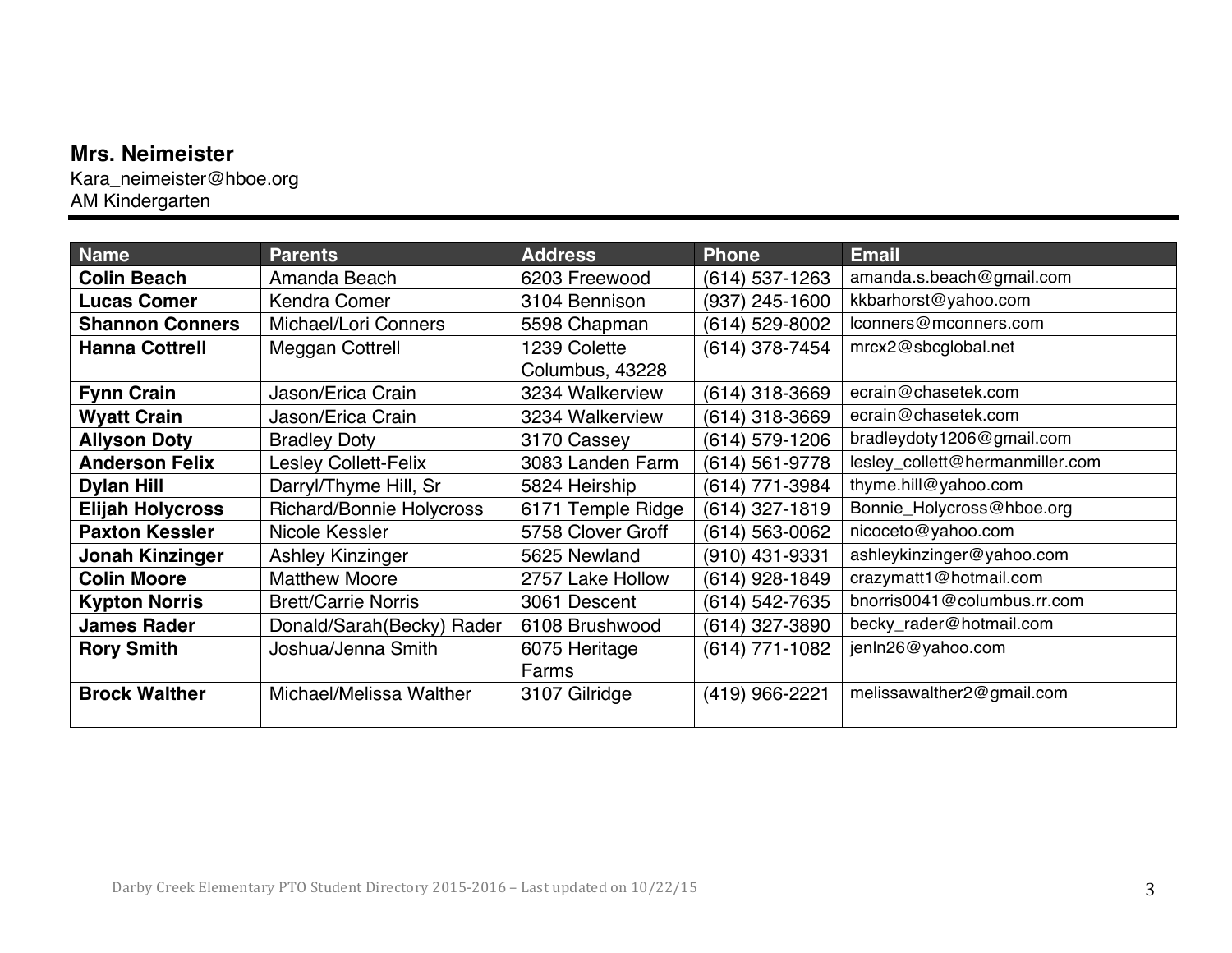#### **Mrs. Sherwood**

beth\_sherwood@hboe.org PM Kindergarten

| <b>Name</b>              | <b>Parents</b>               | <b>Address</b> |                    | <b>Phone</b>   | <b>Email</b>               |
|--------------------------|------------------------------|----------------|--------------------|----------------|----------------------------|
| <b>Katrina Al Heisah</b> | Asma Algaba                  | 5833           | Heirship           | (614) 584-4955 | qabae_asma@yahoo.com       |
| <b>Ashtyn Barnett</b>    | <b>Katherine Barnett</b>     | 5384           | Gillette           | (614) 558-8024 | katbarnett3507@gmail.com   |
| <b>Bushra Basha</b>      | Jama/Deeqa Basha             | 3047           | Walkerview         | (614) 334-8115 | jamaoday@yahoo.com         |
| <b>Emerson Bunnell</b>   | Adam/Joyce Chen              | 2842           | <b>Lake Hollow</b> | (614) 219-9791 | joyce.j.chen@gmail.com     |
|                          | <b>Bunnell</b>               |                |                    |                |                            |
| <b>Tristden Collins</b>  | Danny/Kimberly Collins       | 5582           | <b>Blue Lagoon</b> | (614) 598-2046 | Kimberlywatson07@yahoo.com |
| <b>Dylan Haines</b>      | <b>DJ/Julie Haines</b>       | 3014           | Landen Farm        | (614) 850-0318 | djhaines2@gmail.com        |
| <b>Justin Haines</b>     | <b>DJ/Julie Haines</b>       | 3014           | Landen Farm        | (614) 850-0318 | djhaines2@gmail.com        |
| <b>Owen Jefferson</b>    | Jaimie Hardin                | 5524           | <b>Bayridge</b>    | (614) 620-6663 | jaimiehardin1986@gmail.com |
| <b>Elise Jennings</b>    | <b>Stuart Jennings</b>       | 3172           | Goodman            | (614) 208-8709 | sjennings0717@gmail.com    |
|                          |                              | <b>Meadows</b> |                    |                |                            |
| <b>Gavin Johnson</b>     | Jason/Lynn Johnson           | 2871           | Quailview          | (614) 219-9527 | lynn.johnson@safelite.com  |
| <b>Aaron Kahrs</b>       | Diane Kahrs                  | 5522           | <b>Blue Lagoon</b> | (760) 514-1590 | dianekahrs@gmail.com       |
| <b>Tucker Kennedy</b>    | Jennifer Kennedy             | 2784           | Lake Hollow        | (614) 230-7841 | jwassif2@gmail.com         |
| Layan Museitif           | <b>Yusef/Sawsan Museitif</b> | 3099           | Gilridge           | (614) 787-1507 |                            |
| <b>Gaven Rieder</b>      | <b>Ashley Rieder</b>         | 6001           | Macnabb            | (614) 207-7477 | AshRieder@yahoo.com        |
| <b>Benjamin Trout</b>    | Jennifer Trout               | 5631           | Westbriar          | (614) 876-0270 | jen.trout@sbcglobal.net    |
| <b>Benjamin Trout</b>    | Larry Trout                  | 5631           | Westbriar          | (614) 876-0270 | larry_trout@sbcglobal.net  |
| <b>Trent Tucker</b>      | <b>Tina Tucker</b>           | 6220           | Freewood           | (614) 219-7187 | ttucker15@wowoway.com      |
| <b>Abigail Woolum</b>    | Keith/Heather Woolum         | 5450           | Richlanne          | (614) 876-6104 | heatherwoolum@hotmail.com  |
| <b>Mason Woolum</b>      | Keith/Heather Woolum         | 5450           | Richlanne          | (614) 876-6104 | heatherwoolum@hotmail.com  |
| <b>Madalynn Zwilling</b> | Michael/Kori Zwilling        | 3022           | Landen Farm        | (614) 219-1494 | koriz1@yahoo.com           |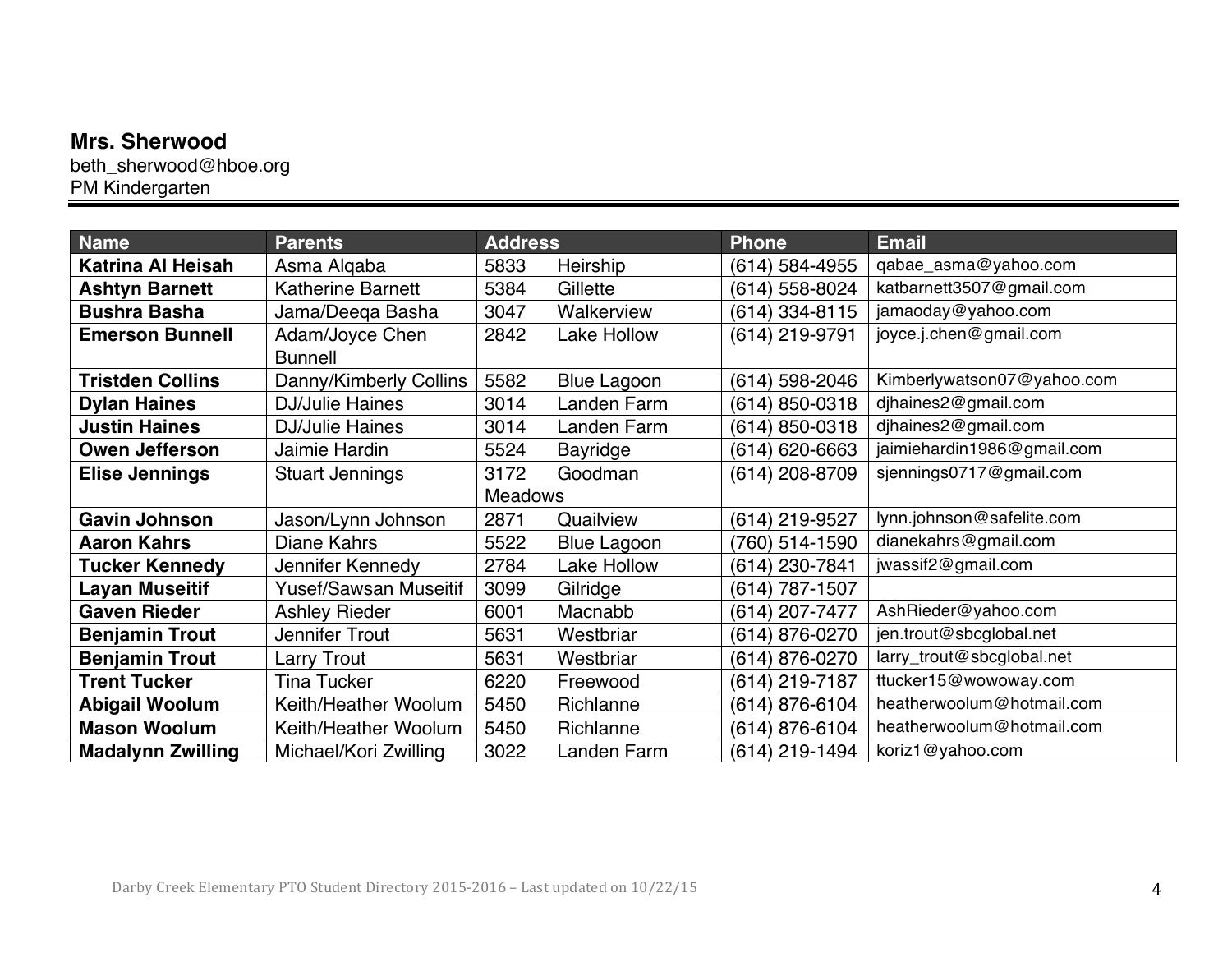#### **Mrs. Neimeister**

Kara\_neimeister@hboe.org PM Kindergarten

| Name                    | <b>Parents</b>                   | <b>Address</b>     | <b>Phone</b>      | <b>Email</b>                       |
|-------------------------|----------------------------------|--------------------|-------------------|------------------------------------|
| <b>Abbiegail Angus</b>  | Sarah Ice                        | 5690 Palos         | (614) 625-8271    | 86sourpatch@gmail.com              |
| <b>Jacob Bindel</b>     | Amanda Bindel                    | 5943 Collier Hill  | (614) 517-7352    | amandabindel@outlook.com           |
| <b>Chelsey Gallegos</b> | <b>Vladimir/ Melina Gallegos</b> | 2749 Brittany Oaks | $(773)$ 457-5905  | gg.melina@gmail.com                |
| Garcia                  |                                  |                    |                   |                                    |
| <b>Lucy Goodwin</b>     | John/Cheryl Goodwin              | 3185 Andrew James  | (614) 634-6891    | bgcorn16@yahoo.com                 |
| <b>Alexis Gossett</b>   | <b>Crystal Gossett</b>           | 4968 Silver Bow    | (330) 445-9627    | mg209308@ohio.edu                  |
| <b>Connor Hall</b>      | Nicholas/Kaitlin Hall            | 3207 Kaylyn        | $(937)$ 725-1218  | kaitlinbhall@gmail.com             |
| Isabella Hogan          | Shane/Janeen Hogan               | 5841 Heirship      | (614) 876-5767    | neenyjff@aol.com                   |
| <b>William Johnson</b>  | <b>Brandy Jackson</b>            | 5758 Hargus        | (614) 806-6813    | brandedrightsinc@gmail.com         |
| <b>Ella Lyons</b>       | Evette Cano                      | 3109 Stouenburgh   | (614) 745-5140    | evettecano@gmail.com               |
| <b>Alexander Maley</b>  | Robert/Angela Maley              | 3177 Cassey        | (614) 219-1047    | asmaley@yahoo.com                  |
| <b>Noah McCreary</b>    | Michael/Melissa McCreary         | 3224 Kaylyn        | (614) 777-2951    | Melissa.mccreary@bexleyschools.org |
| <b>Max Sheppard</b>     | <b>Ben/Natalie Sheppard</b>      | 3060 Fawn Crossing | (614) 921-8780    | bennatshep@sbcglobal.net           |
| <b>Julian Smith</b>     | Jamel Smith/ Cinnamon            | 5563 Bayridge      | $(614)$ 440-9481  | cburgos320@hotmail.com             |
|                         | <b>Burgos</b>                    |                    |                   |                                    |
| <b>Ty Telzrow</b>       | <b>Kelly Telzrow</b>             | 5656 Newland       | 563-1780<br>(614) | shuequeen@hotmail.com              |
| <b>Mason Vannatta</b>   | Michael/Yvonne Vannatta          | 3057 Golden Oak    | (614) 446-8286    | yvonnet16@yahoo.com                |
| <b>Madison Woolum</b>   | Keith/Heather Woolum             | 5450 Richlanne     | (614) 876-6104    | heatherwoolum@hotmail.com          |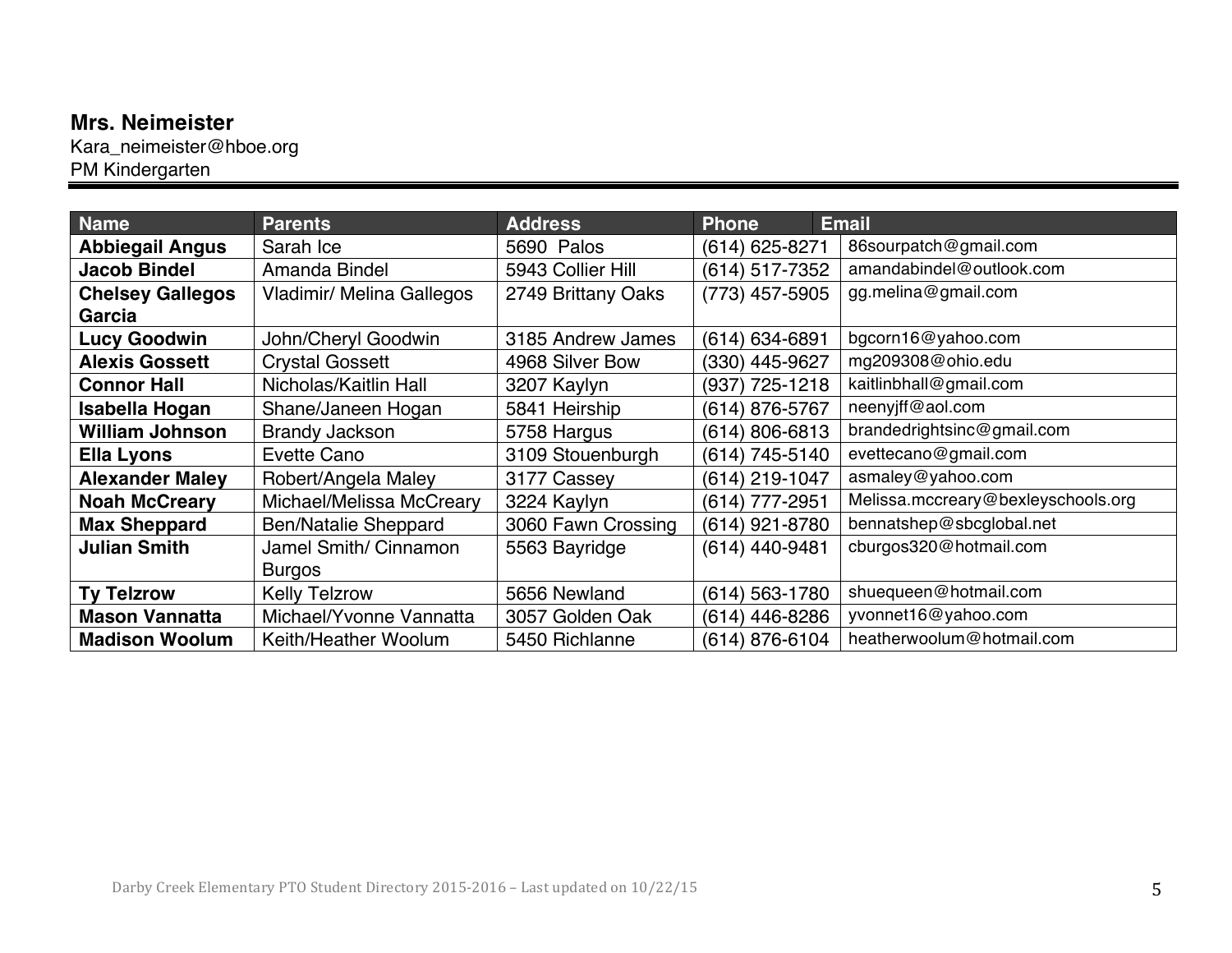#### **Mrs. Carr** carolyn\_carr@hboe.org 1<sup>st</sup> grade

| <b>Name</b>                | <b>Parents</b>               | <b>Address</b> |                         | <b>Phone</b>   | <b>Email</b>                    |
|----------------------------|------------------------------|----------------|-------------------------|----------------|---------------------------------|
| <b>Mohamad Alrjub</b>      | Abdelnaser/Raidah Alrjub     | 5746           | <b>Brook Hollow</b>     | (614) 921-1886 | alrjub1@yahoo.com               |
| Siri Bhupathi              | Adi Bhupathi                 | 2963           | Landen Farm             | (614) 354-6066 | adibhupathi@gmail.com           |
| <b>Marisa Brannan</b>      | Tanya Mesi                   | 5398           | Legacy                  | (614) 404-4407 | tanyamesi126@msn.com            |
| <b>Kendall Finnegan</b>    | Lauren Finnegan              | 5892           | <b>Heritage Farms</b>   | (330) 904-1860 | laurenafinnegan@gmail.com       |
| <b>Addison Malone</b>      | Larry/Carmen Malone          | 5949           | <b>Hampton Corners</b>  | (614) 771-4920 | cjmalone19@gmail.com            |
| <b>Preston Martin</b>      | <b>Mindy Martin</b>          | 3801           | Sturbridge              | (614) 327-9785 | sugarmagnolialuv@gmail.com      |
| <b>Kathryn Meszaros</b>    | Jeremy/Margaret Meszaros     | 3280           | <b>Benbrook Pond</b>    | (614) 376-4780 | psmeszaros@gmail.com            |
| <b>Gianna Metzler</b>      | <b>Maria Metzler</b>         | 2627           | Copperwood              | (614) 219-1200 | euphor7791@aol.com              |
| <b>Ben Mirgon</b>          | Dave/Susan Mirgon            | 6038           | <b>Hampton Corners</b>  | (614) 290-5817 | susan.mirgon@cardinalhealth.com |
| <b>Nathaniel Moon</b>      | Scott/Melissa Moon           | 3292           | <b>Vinton Park</b>      | (614) 499-0843 | melissamoon1@yahoo.com          |
| <b>Ella Orr</b>            | Mari Orr                     | 5833           | Dena                    | (614) 558-6868 | mari77369@gmail.com             |
| <b>Vidur Parikh</b>        | Apurva/Pinki Parikh          | 5856           | Privilege               | (614) 527-7307 | parikh.37@gmail.com             |
| <b>Anjani Patel</b>        | Ajay/Aarti Patel             | 3003           | <b>Landen Farm</b>      | (614) 777-8154 | buckeyeajay@yahoo.com           |
| Anastasia Pinkerman        | Jayson/Christine Pinkerman   | 2807           | Lake Hollow             | (614) 319-4149 | cpinkerman@wowway.com           |
| <b>Naisha Polisetty</b>    | Hari/Saraswathi Polisetty    | 3029           | Gilridge                | (614) 805-1116 | hpolisetty@yahoo.com            |
| <b>Aiden Price</b>         | <b>Monica Price</b>          | 3025           | Golden Oak              | (614) 403-2782 | monica.price@covelli.com        |
| <b>Samuel Price</b>        | Greg/Angeline Price          | 3193           | Golden Oak              | (801) 673-6851 | angelineprice@gmail.com         |
| <b>Brayden Queler</b>      | <b>Andrew/Heather Queler</b> | 770            | Claytonbend             | (614) 325-2169 | queler1@hotmail.com             |
|                            |                              |                | Galloway, 43119         |                |                                 |
| <b>Braylee Queler</b>      | Andrew/Heather Queler        | 770            | Claytonbend             | (614) 325-2169 | queler1@hotmail.com             |
|                            |                              |                | Galloway, 43119         |                |                                 |
| <b>Kaden Reger</b>         | <b>Kimberly Tartt</b>        | 2672           | Arbordale               | (614) 579-4539 | kregercnp05@yahoo.com           |
| <b>Kaden Reger</b>         | Michael Reger                | 3801           | <b>Sturbridge Court</b> | (614) 579-4539 | kregercnp05@yahoo.com           |
| <b>Jax Riemenschneider</b> | Levi/Tasha Riemenschneider   | 2994           | Golden Oak              | (614) 738-5447 | triemens@columbus.rr.com        |
| <b>Bokar Sam</b>           | Abdoul/Binta Sam             | 3068           | <b>Fawn Crossing</b>    | (614) 599-9635 | sam.7@osu.edu                   |
| <b>Annie Savage</b>        | <b>Chris Savage</b>          | 5950           | <b>Hampton Corners</b>  | (614) 563-4740 | chrissavage1977@gmail.com       |
| <b>Alexis Valenti</b>      | Charles/Marikathryn Valenti  | 6045           | Joneswood               | (614) 921-9544 | mkb919@aol.com                  |
| <b>Jase Watkins</b>        | Jonathan/Cara Watkins        | 5762           | <b>Belmore</b>          | (614) 260-2460 | c22c03@yahoo.com                |
| <b>Alexander Weekley</b>   | <b>Matt/Natalie Weekley</b>  | 3142           | Jergens                 | (614) 876-6802 | nshekas@sbcglobal.net           |
| <b>Emily Yu</b>            | Shing Yook Yu/ Hui Si Zhao   | 3154           | <b>Andrew James</b>     | (614) 777-0106 | huisizhao@gmail.com             |

Darby Creek Elementary PTO Student Directory 2015-2016 – Last updated on  $10/22/15$  6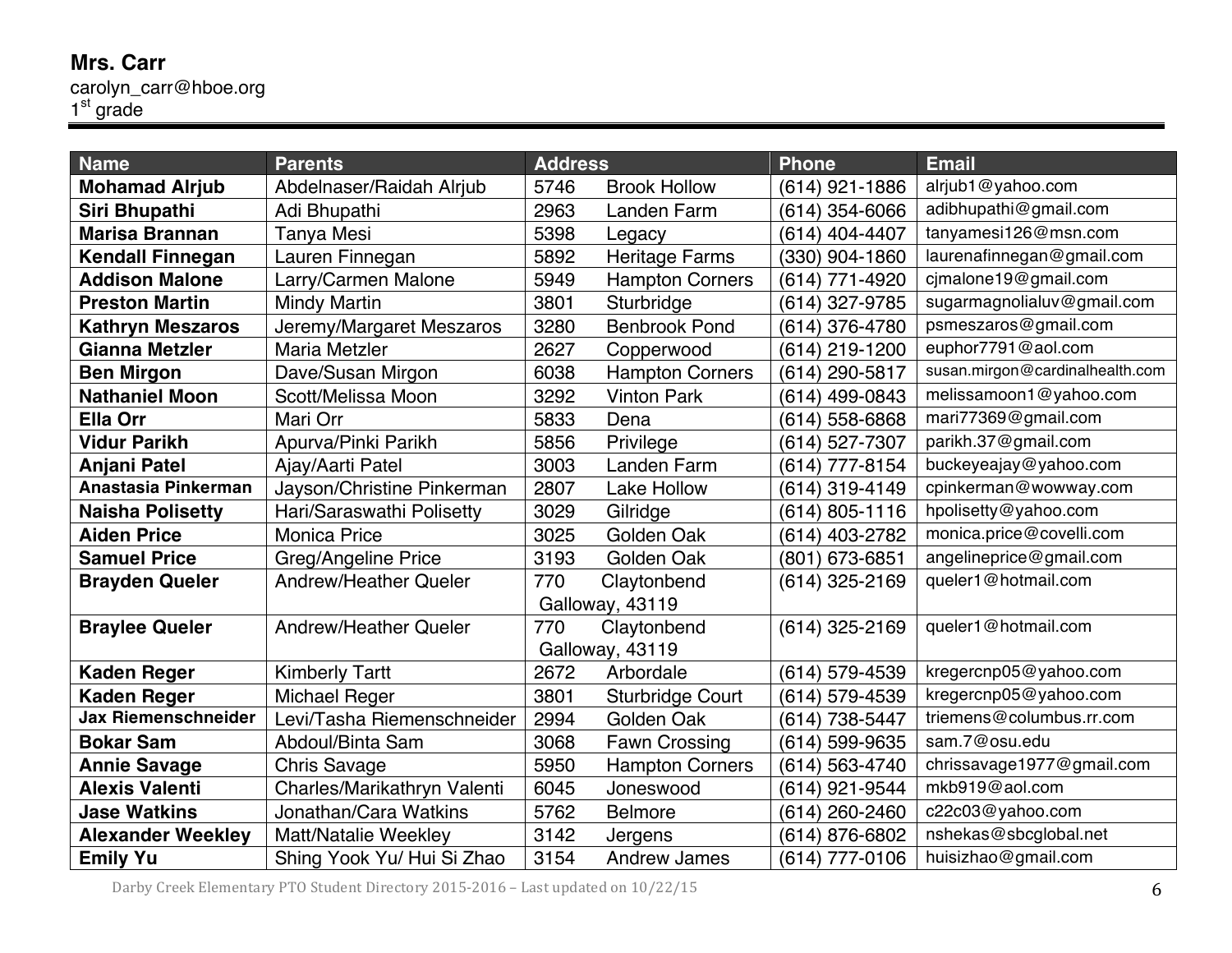#### **Mrs. Frazier** deb\_frazier@hboe.org 1<sup>st</sup> grade

| <b>Name</b>              | <b>Parents</b>             | <b>Address</b> |                        | <b>Phone</b>     | <b>Email</b>             |
|--------------------------|----------------------------|----------------|------------------------|------------------|--------------------------|
| <b>Cynthia Aagard</b>    | Erik/Julie Aagard          | 5763           | Privilege              | (614) 777-4002   | julaagard@gmail.com      |
| <b>Sophie Abate</b>      | Mark/Nikole Abate          | 3024           | <b>Hemlock Edge</b>    | (614) 529-8274   | nikole_abate@hboe.org    |
| Sashwathi Anantha        | Anantha Chellappa/ Anu     | 6009           | <b>Hampton Corners</b> | $(614)$ 453-5186 | ap_anu_sanju@hotmail.com |
|                          | Anantha                    |                |                        |                  |                          |
| <b>Larry Angus</b>       | Sarah Ice                  | 5690           | Palos                  | (614) 625-8271   | 86sourpatch@gmail.com    |
| <b>Mansi Bansal</b>      | Sanjay/Raman Bansal        | 3145           | Walkerview             | (614) 358-4489   |                          |
| <b>Ethan Black</b>       | <b>Cameron/Sarah Black</b> | 2822           | <b>Pheasant Field</b>  | (801) 931-3393   | Sarahrlblack@gmail.com   |
| <b>Griffin Brant</b>     | Howard/Melinda Brant       | 5970           | <b>Hampton Corners</b> | (614) 777-2995   | melindabrant@gmail.com   |
| lan Cercone              | Dominic/Jessica Cercone    | 6197           | Lafferre               | (614) 850-7167   | jessica_cercone@hboe.org |
| <b>Zoey Cockerill</b>    | <b>Dennis Cockerill</b>    | 5925           | <b>Pinto Pass</b>      | (614) 319-4464   | dcockerill@wowway.com    |
| <b>Zoey Cockerill</b>    | <b>Jen Cockerill</b>       | 5925           | <b>Pinto Pass</b>      | (614) 581-3784   | ilc2197@outlook.com      |
| <b>Braedon Corson</b>    | Sean/Billie Corson         | 3047           | Gilridge               | (614) 777-4201   | billie.corson@gmail.com  |
| <b>Morgan Dever</b>      | Michael/Laura Dever        | 3030           | <b>Landen Farm</b>     | (614) 850-5396   | danijai@aol.com          |
| <b>Noah DiCarro</b>      | Cory/Kelly DiCarro         | 3134           | <b>Heather Meadow</b>  | (614) 506-8232   | kdicarro@gmail.com       |
| <b>Kathryn Drovdlic</b>  | Robert/Carrie Drovdlic     | 2792           | Westrock               | (614) 657-1240   | cdrovdlic@gmail.com      |
| <b>Chloe Foster</b>      | <b>Kurt/Celina Foster</b>  | 5919           | <b>Collier Hill</b>    | (614) 876-0901   | celina.foster@yahoo.com  |
| <b>Elijah Gant</b>       | James/Erin Gant            | 3049           | Golden Oak             | (614) 529-1381   | egant23@gmail.com        |
| <b>Amelia Goodwin</b>    | <b>Beth Goodwin</b>        | 3779           | Carriage Run           | (614) 793-9552   | lilly415w@gmail.com      |
| <b>Hayley Hile</b>       | Donald/Amy Hile            | 6027           | <b>Heritage Farms</b>  | (614) 876-2907   | ahile74@yahoo.com        |
| <b>Gavin Lidle</b>       | <b>Brian/Michele Lidle</b> | 5383           | <b>Sutter Home</b>     | (614) 499-5791   | thelidles@gmail.com      |
| <b>Gino Pompeii</b>      | Amy Pompeii                | 3015           | Walkerview             | (614) 850-0537   | abunofsk@columbus.rr.com |
| <b>Mia Prak</b>          | Chamroeun/Jennifer Prak    | 5591           | Chapman                | (614) 638-4751   | jennifer_prak@yahoo.com  |
| <b>Madison Pyles</b>     | Robert/Pamela Pyles        | 3138           | <b>Bohlen</b>          | (614) 529-8018   | pampyles@hotmail.com     |
| <b>Aaron Robison</b>     | John/Jennifer Robison      | 3040           | <b>Shady Knoll</b>     | (614) 319-4218   | tinstar794@gmail.com     |
| <b>Amber Russo</b>       | John/Kara Russo            | 3175           | Kaylyn                 | (614) 286-7768   | conroyka2@aol.com        |
| <b>Caden Sacco</b>       | <b>Craig Sacco</b>         | 5911           | <b>Alturas</b>         | (419) 957-3256   | craigsacco@hotmail.com   |
| <b>Eli Sayre</b>         | <b>Ben/Trish Sayre</b>     | 5950           | Paron                  | (614) 319-4380   | btsayre99@gmail.com      |
| <b>Madelyn Shawcross</b> | <b>Paul/Beth Shawcross</b> | 5827           | Dena                   | (614) 313-8311   | maddlesmommy@hotmail.com |
| <b>Jade Watkins</b>      | <b>Max/Melanie Watkins</b> | 2854           | Quailview              | (614) 545-8912   | sdcsifu@gmail.com        |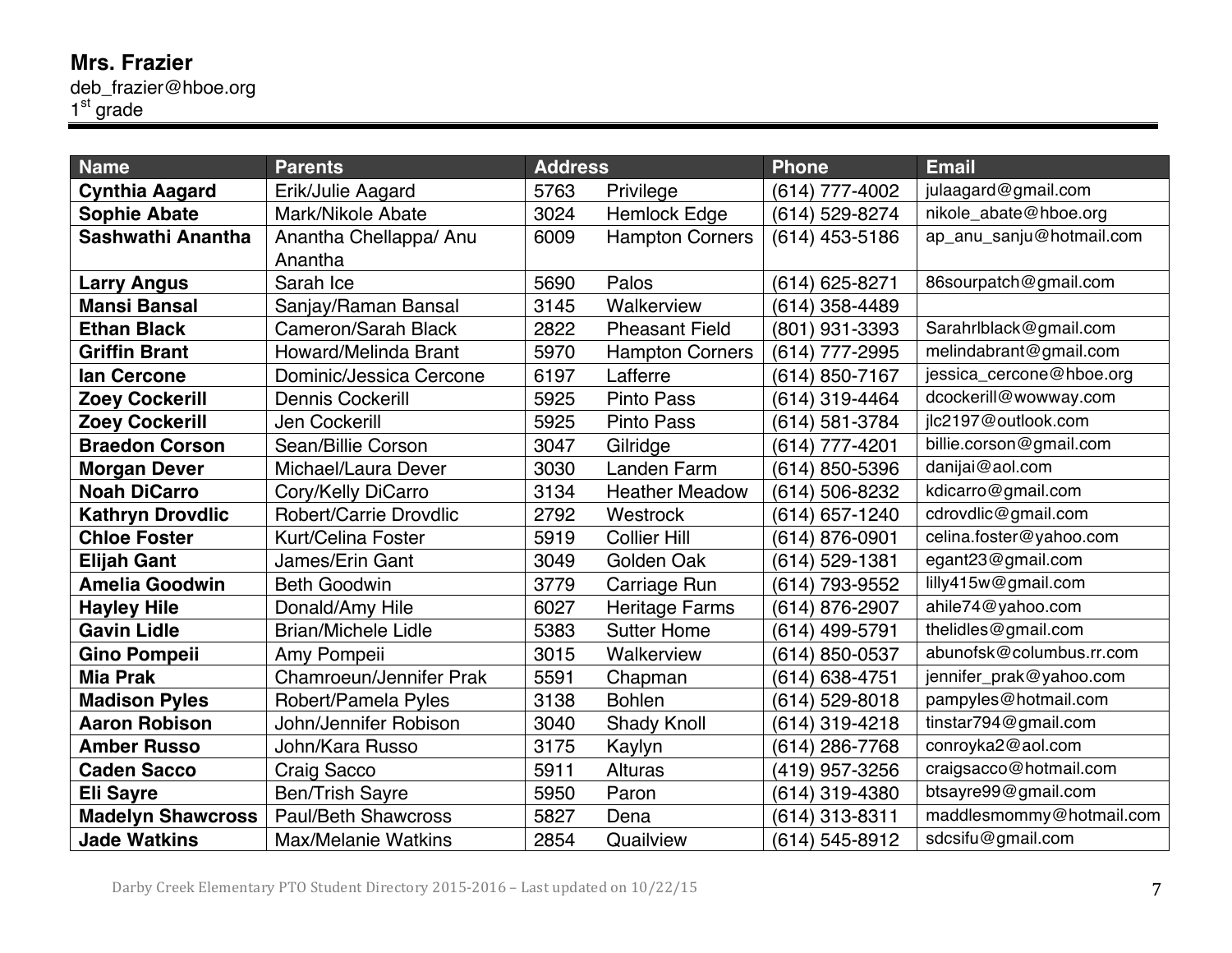#### **Ms. Nixon** Marie\_nixon@hboe.org

| <b>Name</b>                | <b>Parents</b>                | <b>Address</b> |                        | <b>Phone</b>     | <b>Email</b>                 |
|----------------------------|-------------------------------|----------------|------------------------|------------------|------------------------------|
| <b>Johnson Aagard</b>      | Erik/Julie Aagard             | 5763           | Privilege              | (614) 777-4002   | julaagard@gmail.com          |
| <b>Elaina Clemmer</b>      | <b>Alan/Michelle Clemmer</b>  | 5659           | Westbriar              | (614) 204-0898   | mmclemmer@gmail.com          |
| <b>Aubrey Clingman</b>     | Richard/Annette Clingman      | 3216           | Kaylyn                 | (614) 771-0522   | aclingman@sbcglobal.net      |
| <b>Nathan Enciso</b>       | Joseph/Laurie Enciso          | 5982           | <b>Hampton Corners</b> | $(614)$ 921-1203 | laenciso@aol.com             |
| <b>Abram Goss</b>          | David/Lindsey Goss            | 2812           | Quailview              | (614) 316-1329   | lindseyklgoss@gmail.com      |
| Laila Homberger            | Nicholas/Crystal              | 2739           | Quailview              | (937) 360-5756   | crystal_homberger@yahoo.com  |
|                            | Homberger                     |                |                        |                  |                              |
| <b>Kaitlyn Hooper</b>      | Jeffrey/Kim Hooper            | 2784           | <b>Pheasant Field</b>  | (614) 506-3347   | hellerkm@hotmail.com         |
| <b>Matteo Hritzo</b>       | <b>Thomas/Rochelle Hritzo</b> | 6369           | Pinefield              | (614) 850-0204   | thritzo@sbcglobal.net        |
| <b>Miles Kelley</b>        | Chris/Lani Kelley             | 5817           | <b>Clover Groff</b>    | (614) 315-3449   | lanikelley02@gmail.com       |
| <b>Lauren Legg</b>         | Amanda Legg                   | 3104           | <b>Hemlock Edge</b>    | (614) 813-4939   | amandalegg09@gmail.com       |
| <b>Griffin Ley</b>         | Donald/Nancy Ley              | 3166           | <b>Heather Meadow</b>  | (614) 306-6326   |                              |
| <b>Brendan Lush</b>        | William/Susan Lush            | 3075           | <b>Fawn Crossing</b>   | (614) 777-9213   | lush.5@osu.edu               |
| <b>Gavin Miller</b>        | <b>Chrissy Miller</b>         | 3159           | <b>Benbrook Pond</b>   | (614) 876-5895   |                              |
| <b>Brooke Morton</b>       | <b>James Morton</b>           | 2768           | Westrock               | (614) 657-8833   | thesalt0311@gmail.com        |
| <b>Brianna Nedrow</b>      | Darrin/Cristina Nedrow        | 6041           | Morganwood             | (614) 284-2357   | nedrowc@ohea.org             |
| <b>Hayli Patterson</b>     | Tim/Olivia Patterson          | 5930           | Groff                  | (614) 876-1974   | ospatterson@gmail.com        |
| <b>Nicolas Penaherrera</b> | Jaime/Maria                   | 5836           | <b>Clover Groff</b>    | (773) 551-9051   | mariamartillo85@gmail.com    |
|                            | Martillo/Penaherrera          |                |                        |                  |                              |
| <b>Kennedy Pyles</b>       | Robert/Pamela Pyles           | 3138           | <b>Bohlen</b>          | (614) 529-8018   | pampyles@hotmail.com         |
| <b>Madeline Reardon</b>    | Jennifer Reardon              | 5936           | <b>Alturas</b>         | (614) 580-6362   | jennifer.reardon14@gmail.com |
| <b>Evan Rudd</b>           | Jennifer Kline                | 3165           | <b>Heather Meadow</b>  | (614) 314-8915   | jasa178@aol.com              |
| <b>Jaxon Rymer</b>         | Nick/Stacey Rymer             | 2879           | Quailview              | (614) 529-0103   | staceymrymer@gmail.com       |
| <b>Cooper Seymour</b>      | Thomas/Andrea Seymour         | 6245           | <b>Barley Oaks</b>     | (614) 870-0653   | tseymour6180@yahoo.com       |
| <b>Kya Swoger</b>          | David/Michele Swoger          | 3170           | Golden Oak             | (937) 671-9637   | swoger@ameritech.net         |
| Victoria Valenti           | Charles/Marikathryn           | 6045           | Joneswood              | (614) 921-9544   | mkb919@aol.com               |
|                            | Valenti                       |                |                        |                  |                              |
| <b>Jensen Webb</b>         | Lisa Webb                     | 5602           | Newland                | (614) 319-4930   | lisamariesmail@yahoo.com     |
| <b>Kendi Young</b>         | Steven/Angela Young           | 3125           | <b>Heather Meadow</b>  | (419) 512-1044   | ang.young04@yahoo.com        |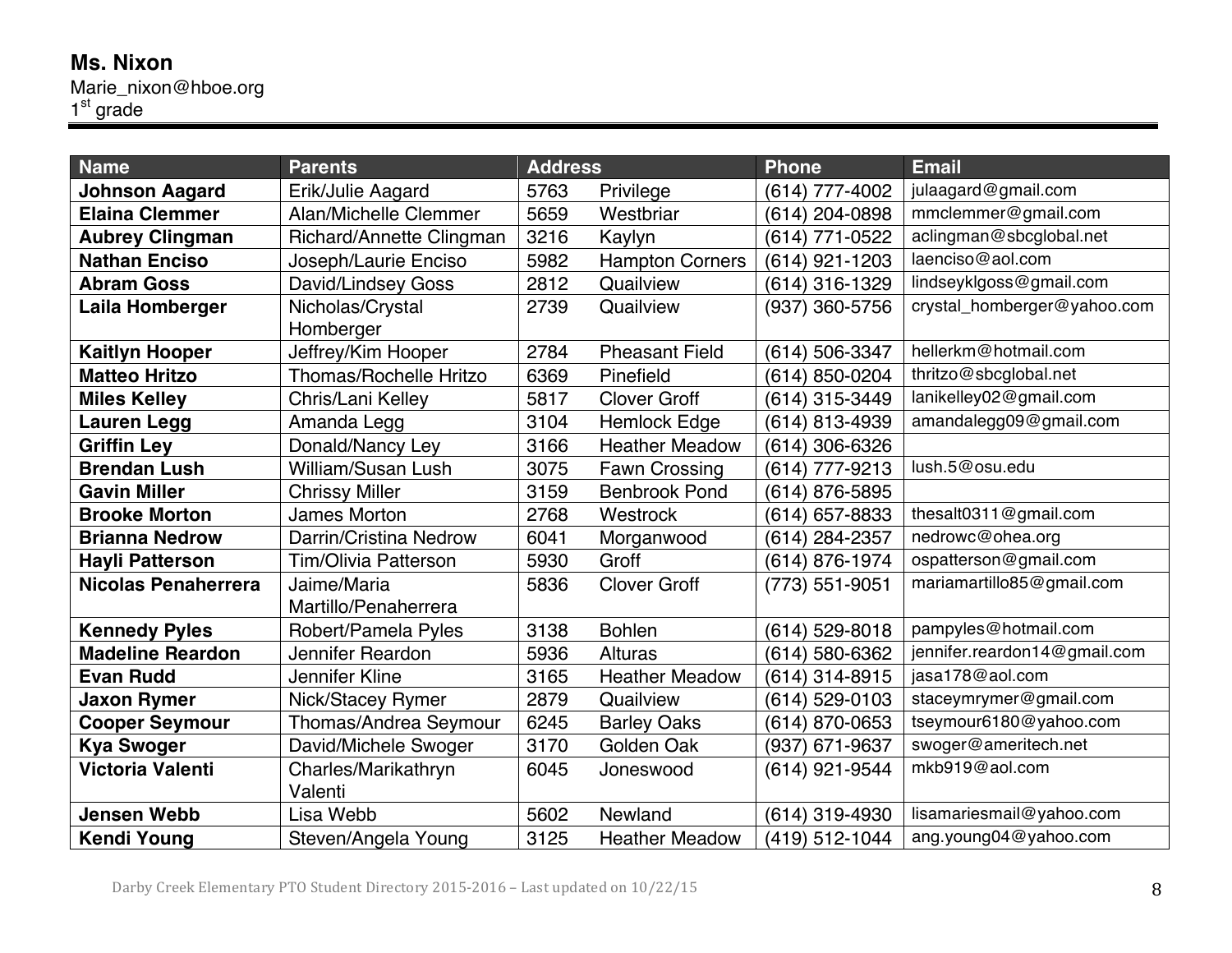#### **Mrs. Braley** debbie\_braley@hboe.org 2nd grade

| <b>Name</b>               | <b>Parents</b>                 | <b>Address</b> |                       | <b>Phone</b>   | <b>Email</b> |                            |
|---------------------------|--------------------------------|----------------|-----------------------|----------------|--------------|----------------------------|
| <b>Sydney Allen</b>       | Mikel/Andrea Allen             | 3151           | Kaylyn                | (614) 517-2875 |              | andrea_leake@yahoo.com     |
| <b>Jakob Beeson</b>       | shana beeson                   | 6281           | Pinefield             | (614) 260-3199 |              | slbeeson76@yahoo.com       |
| <b>Kelsi Bennett</b>      | <b>Kenith/Carrie Bennett</b>   | 5904           | Ancestor              | (937) 631-2277 |              | carriebennett110@gmail.com |
| <b>Sebastian Brankamp</b> | Kaleb/Jill Brankamp            | 5674           | Westbriar             | (614) 319-3973 |              | jrbrankamp@gmail.com       |
| <b>Blaine Doty</b>        | <b>Bradley Doty</b>            | 3170           | Cassey                | (614) 579-1206 |              | bradleydoty1206@gmail.com  |
| <b>Joseph Ehret</b>       | <b>Susan Ehret</b>             | 3184           | Kaylyn                | (614) 529-1921 |              | susan_ehret@hboe.org       |
| <b>Isiah Hammons</b>      | <b>Brittany Hammons</b>        | 3297           | Walkerview            | (614) 937-2484 |              | britta.nico.22@gmail.com   |
| <b>Madison Hatch</b>      | Robert/Melissa Hatch           | 5934           | Paron                 | (614) 850-6119 |              | mhatch1969@yahoo.com       |
| <b>Maddox Hunkus</b>      | Michael/Michelle Hunkus        | 5930           | <b>Heritage Farms</b> | (614) 381-7013 |              | mrhunkus@aol.com           |
| <b>Hunter Kavy</b>        | <b>Stacy Kavy</b>              | 1826           | Ridgebury             | (614) 571-7026 |              | srkavy@ashland.com         |
| <b>Alandra Myrick</b>     | Jerrod/Samantha Myrick         | 5888           | Ancestor              | (614) 529-9820 |              | smyrick@wowway.com         |
| <b>Vincent Navarro</b>    | Rob/Kristi Navarro             | 6161           | Temple Ridge          | (614) 777-0170 |              | knavarro@columbus.rr.com   |
| <b>Chase Olsavsky</b>     | Eric/Sarah Olsavsky            | 3161           | Golden Oak            | (614) 554-2876 |              | olsavskys@gmail.com        |
| <b>Johanna Peoples</b>    | <b>Brian/Elizabeth Peoples</b> | 5913           | Ancestor              | (216) 858-9297 |              | eopeoples@yahoo.com        |
| <b>Sofia Pitteroff</b>    | Jason/Valerie Pitteroff        | 6058           | Joneswood             | (909) 717-8851 |              | jpitteroff@gmail.com       |
| Kaichi Sasaki             | Yoshihiro/Hiroi Sasaki         | 3046           | Walkerview            | (614) 620-8937 |              | hiroi_sasaki@yahoo.co.jp   |
| <b>Briana Sena</b>        | Andres/Alicia Sena             | 5981           | <b>Pinto Pass</b>     | (337) 718-1919 |              | aliciasena07@hotmail.com   |
| Zygmunt Slominski         | Anndrea/Michal Slominski       | 2834           | Lake Hollow           | (614) 921-1697 |              | weeprice@columbus.rr.com   |
| Aarohi Srivastava         | Fnu Ankur/ Anita Srivastava    | 3265           | Walkerview            | (614) 771-5464 |              | anita.ankur@gmail.com      |
| <b>Zachary Stuver</b>     | Matthew/Ann Stuver             | 3017           | Golden Oak            | (614) 777-4624 |              | ann.stuver@gmail.com       |
| <b>Kaden Walter</b>       | Larry/Jennifer Walter          | 5617           | Newland               | (614) 319-3419 |              | jenwalter30@gmail.com      |
| <b>Samuel Wendel</b>      | Keith/Jennifer Wendel          | 2851           | <b>Lake Hollow</b>    | (614) 876-0328 |              | jwendel1@columbus.rr.com   |
| <b>Avery Zwilling</b>     | Michael/Kori Zwilling          | 3022           | Landen Farm           | (614) 219-1494 |              | koriz1@yahoo.com           |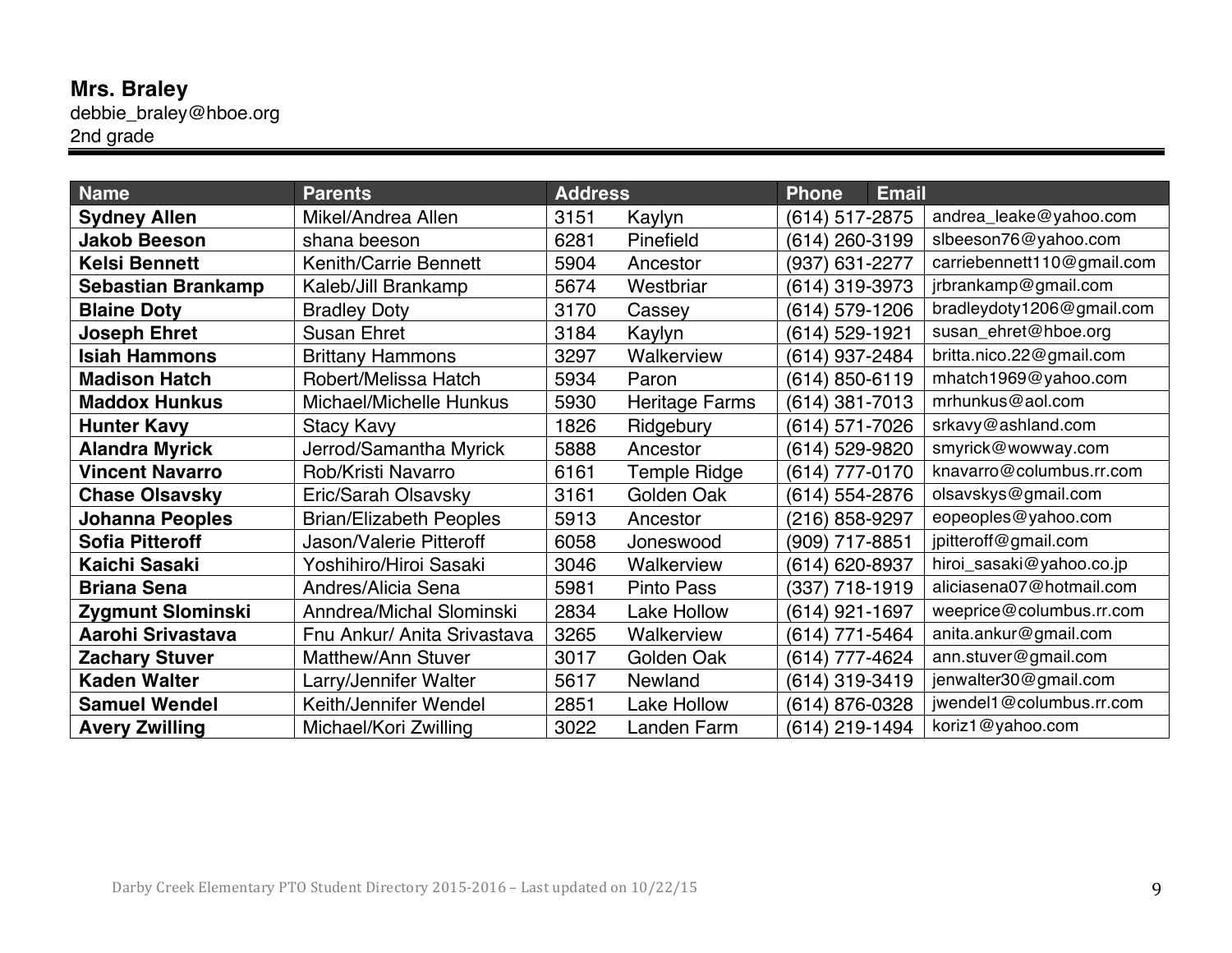# **Mrs. Amy Fisher**

amy\_fisher@hboe.org 2nd grade

| <b>Name</b>                 | <b>Parents</b>              | <b>Address</b> |                       | <b>Phone</b>   | <b>Email</b>              |
|-----------------------------|-----------------------------|----------------|-----------------------|----------------|---------------------------|
| <b>Mohammad Al Heisah</b>   | Asma Algaba                 | 5833           | Heirship              | (614) 584-4955 | qabae_asma@yahoo.com      |
| <b>Ryleigh Alexander</b>    | <b>Whitney Alexander</b>    | 5984           | Macnabb               | (614) 745-4992 | ryleighroo2008@yahoo.com  |
| <b>Joshua Brousil</b>       | Dana Hamilton               | 6221           | <b>Barley Oaks</b>    | (614) 529-1552 | danaandpaul@earthlink.net |
| <b>Ryan England</b>         | Gregory/Shantel             | 2987           | Landen Farm           | (801) 918-1092 | spengland@gmail.com       |
|                             | England                     |                |                       |                |                           |
| <b>Jack Fey</b>             | <b>Stacy Fey</b>            | 6058           | Castlebury            | (614) 777-9613 | sfey@victoria.com         |
| <b>Makenna Gibson</b>       | Amanda Legg                 | 3104           | <b>Hemlock Edge</b>   | (614) 813-4939 | amandalegg09@gmail.com    |
| Diya Kandula                | Navi Kandula                | 5905           | Ancestor              | (614) 216-0711 | navikandula@yahoo.com     |
| <b>Bradley King</b>         | Brad/Jodi King              | 3001           | <b>Hemlock Edge</b>   | (614) 777-1196 | isonk@hotmail.com         |
| <b>Karsyn Komlosi</b>       | Leigh Ann Komlosi           | 3117           | Goodman               | (614) 921-9268 | lkomlosi@sbcglobal.net    |
|                             |                             | <b>Meadows</b> |                       |                |                           |
| <b>Amelia Lang</b>          | James/Amy Lang              | 6008           | <b>Heritage Farms</b> | (614) 319-4563 | amylang44@icloud.com      |
| <b>Brock Masters</b>        | <b>Brett/Jeanne Masters</b> | 3145           | Golden Oak            | (614) 940-2024 | jamasters13@gmail.com     |
| <b>Camille Matheny</b>      | Mitch/Darci Matheny         | 5571           | Westbriar             | (614) 917-3535 | darcimatheny@gmail.com    |
| <b>Logan Meade</b>          | Steve/Heather Meade         | 3039           | Walkerview            | (614) 777-6401 | GOBUCKS36@columbus.rr.com |
| <b>Abigail O'Connor</b>     | Crystal O'Connor            | 3268           | <b>Andrew James</b>   | (614) 527-1566 | crystal_oconnor@hboe.org  |
| <b>Abigail O'Connor</b>     | Tim O'Connor                | 3268           | <b>Andrew James</b>   | (614) 527-1566 | toconnor11@hotmail.com    |
| <b>Ani Patel</b>            | <b>Pinal/Hetal Patel</b>    | 3260           | <b>Vinton Park</b>    | (614) 439-2631 | hetalpinal@gmail.com      |
| <b>Yash Patel</b>           | Deepak Patel                | 3071           | Walkerview            | (614) 777-4001 | hetalpatel79@yahoo.com    |
| <b>Samuel Pensyl</b>        | Jon/Stephanie Pensyl        | 5581           | Westbriar             | (614) 529-8149 | spensyl@columbus.rr.com   |
| <b>Anthony Schoenfeldt</b>  | Christopher/Heather         | 3065           | Golden Oak            | (734) 771-4102 | hmschoenfeldt@gmail.com   |
|                             | Schoenfeldt                 |                |                       |                |                           |
| <b>Ammar Siddiqui</b>       | Farhan/Alia Siddiqui        | 2948           | <b>Collier Hill</b>   | (617) 413-2841 | fari_sid@hotmail.com      |
| <b>Christian Studebaker</b> | <b>Beth Studebaker</b>      | 3191           | <b>Benbrook Pond</b>  | (614) 557-3168 | beths@mmdconsulting.com   |
| <b>Evelyn Troyer</b>        | Justin/Megan Troyer         | 5796           | Privilege             | (614) 664-3388 | justin@troyer.com         |
| <b>Cole Wells</b>           | James/Paula Wells           | 2830           | Quailview             | (614) 541-9222 | pwells0809@gmail.com      |
| Ibraheem Zalabani           | Muhammad/Kifaya             | 5603           | Farmhouse             | (614) 625-5853 | tasnimzalabani@yahoo.com  |
|                             | Alzalabani                  |                |                       |                |                           |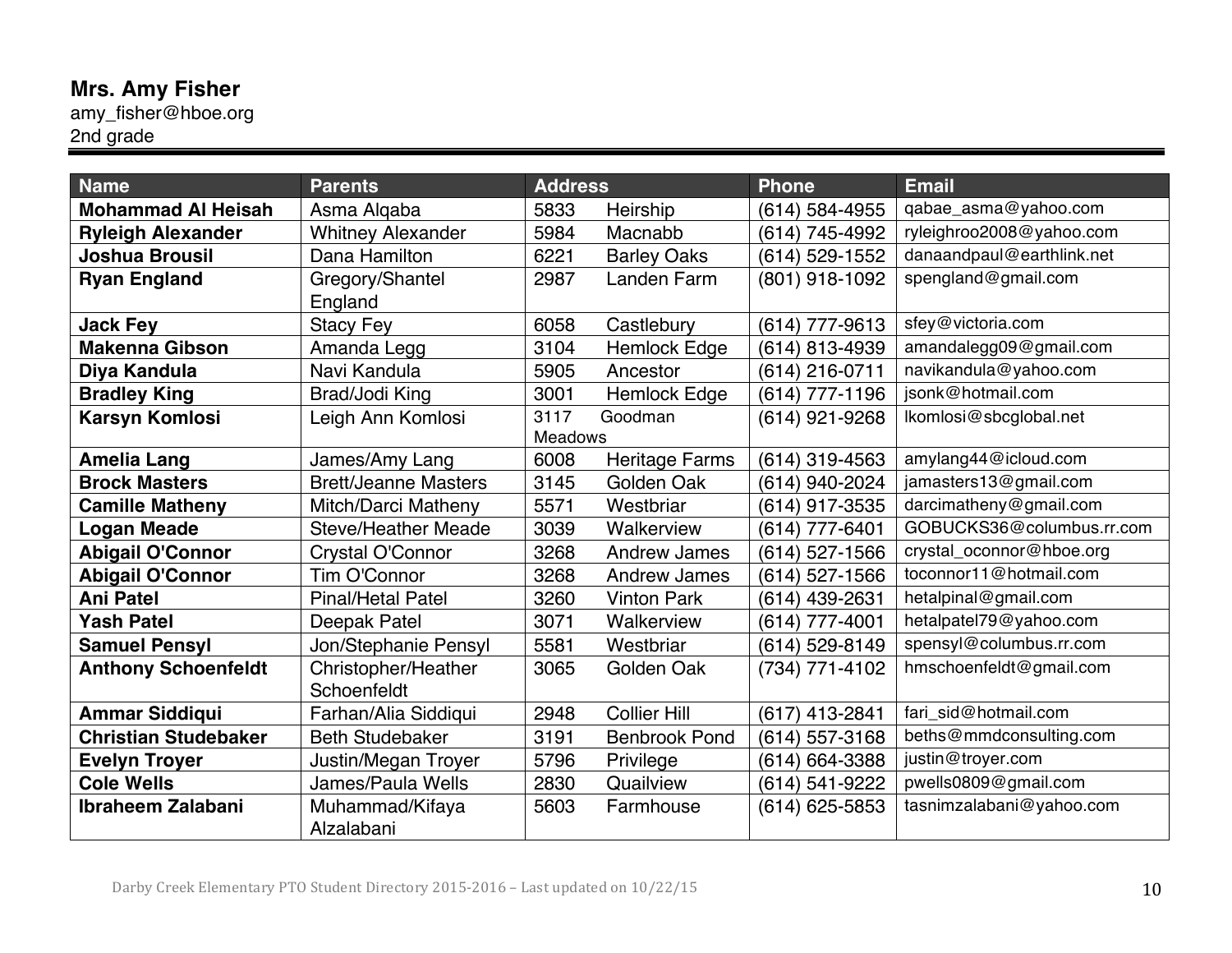# **Mrs. Hayes**

nicole\_hayes@hboe.org 2nd grade

| <b>Name</b>                 | <b>Parents</b>                 | <b>Address</b> |                        | <b>Phone</b>   | <b>Email</b>                       |
|-----------------------------|--------------------------------|----------------|------------------------|----------------|------------------------------------|
| <b>Bryn Bunnell</b>         | <b>Adam/Joyce Chen Bunnell</b> | 2842           | Lake Hollow            | (614) 219-9791 | joyce.j.chen@gmail.com             |
| <b>Camilla Carlucci</b>     | Joseph/Tatyana Carlucci        | 3088           | Hemlock Edge           | (614) 353-4202 | tatyanacarlucci@me.com             |
| <b>Grant Chidester</b>      | <b>Brice/Kara Chidester</b>    | 3002           | Golden Oak             | (614) 439-5740 | irwinke@gmail.com                  |
| <b>Drayton Ely</b>          | Lawrence/Christina Ely         | 5955           | Heritage Farms         | (614) 531-0778 | courage19@sbcglobal.net            |
| <b>Cole Fetzer</b>          | Jacob/Erin Fetzer              | 3152           | <b>Benbrook Pond</b>   | (614) 219-7045 | jaefetzer@wowway.com               |
| Kanya Garcia Gomez          | Tomas Garcia                   | 1783           | Jupiter                | (614) 226-5509 | GARCIA4594@GMAIL.COM               |
| <b>Annabelle Jantonio</b>   | Donald Jantonio                | 6170           | Ravenhill              | (614) 795-3845 | allison.jantonio@erieinsurance.com |
| <b>Ethan Johnson</b>        | Jason/Lynn Johnson             | 2871           | Quailview              | (614) 219-9527 | lynn.johnson@safelite.com          |
| <b>Joseph Kim</b>           | Richard/EunJoo Kim             | 3157           | <b>Heather Meadow</b>  | (614) 395-7255 | ejprayer@yahoo.com                 |
| <b>Alison Konya</b>         | Keith/Amy Konya                | 3070           | Walkerview             | (614) 404-5182 | amybunny@columbus.rr.com           |
| <b>Kenneth LaRue</b>        | Kenneth/Khalilah LaRue         | 6073           | Homewell               | (614) 668-2149 | tatek@southeastinc.com             |
| <b>Nicholas O'Brien</b>     | Leah Obrien                    | 3131           | <b>Andrew James</b>    | (614) 571-5758 | josharrowroof@gmail.com            |
| <b>Tre' Owens</b>           | <b>Courtney Owens</b>          | 5944           | Alturas                | (614) 403-8923 | mytredae@sbcglobal.net             |
| <b>Nathan Pennell</b>       | Michael/Christina Pennell      | 3118           | <b>Bohlen</b>          | (614) 329-5288 | clpennell3@yahoo.com               |
| <b>Eli Savage</b>           | <b>Chris Savage</b>            | 5950           | <b>Hampton Corners</b> | (614) 563-4740 | chrissavage1977@gmail.com          |
| Afraz Shajahan              | Shajahan/Jarina Shajahan       | 3159           | Kaylyn                 | (614) 850-7240 | crmshaji@gmail.com                 |
| <b>Alexa Spohn</b>          | <b>CJ/Diane Spohn</b>          | 5848           | <b>Heirship</b>        | (614) 921-1888 | dianespohn1@gmail.com              |
| <b>Ayla Stehly</b>          | <b>Gary Stehly</b>             | 2672           | <b>Westrock Drive</b>  | (614) 743-7601 | gary.stehly@gmail.com              |
| <b>Ayla Stehly</b>          | Sandra Stehly                  | 6257           | Pinefield              | (614) 527-3778 | sandra.stehly@gmail.com            |
| <b>Shannen Stevenson</b>    | Angela Stevenson               | 5607           | Farmhouse              | (614) 446-5627 | stevenson1028@gmail.com            |
| <b>Emerson Swendal</b>      | Nathan/Kelly Swendal           | 3110           | Walkerview             | (614) 850-8790 | kelly_swendal@hboe.org             |
| <b>Katherine Tollafield</b> | Andrew/Abigail Tollafield      | 5745           | Privilege              | (614) 767-0320 | abby_tollafield@hboe.org           |
| <b>Nicholas White</b>       | Christopher/Patricia White     | 5969           | Paron                  | (614) 467-0371 | pattyprice@yahoo.com               |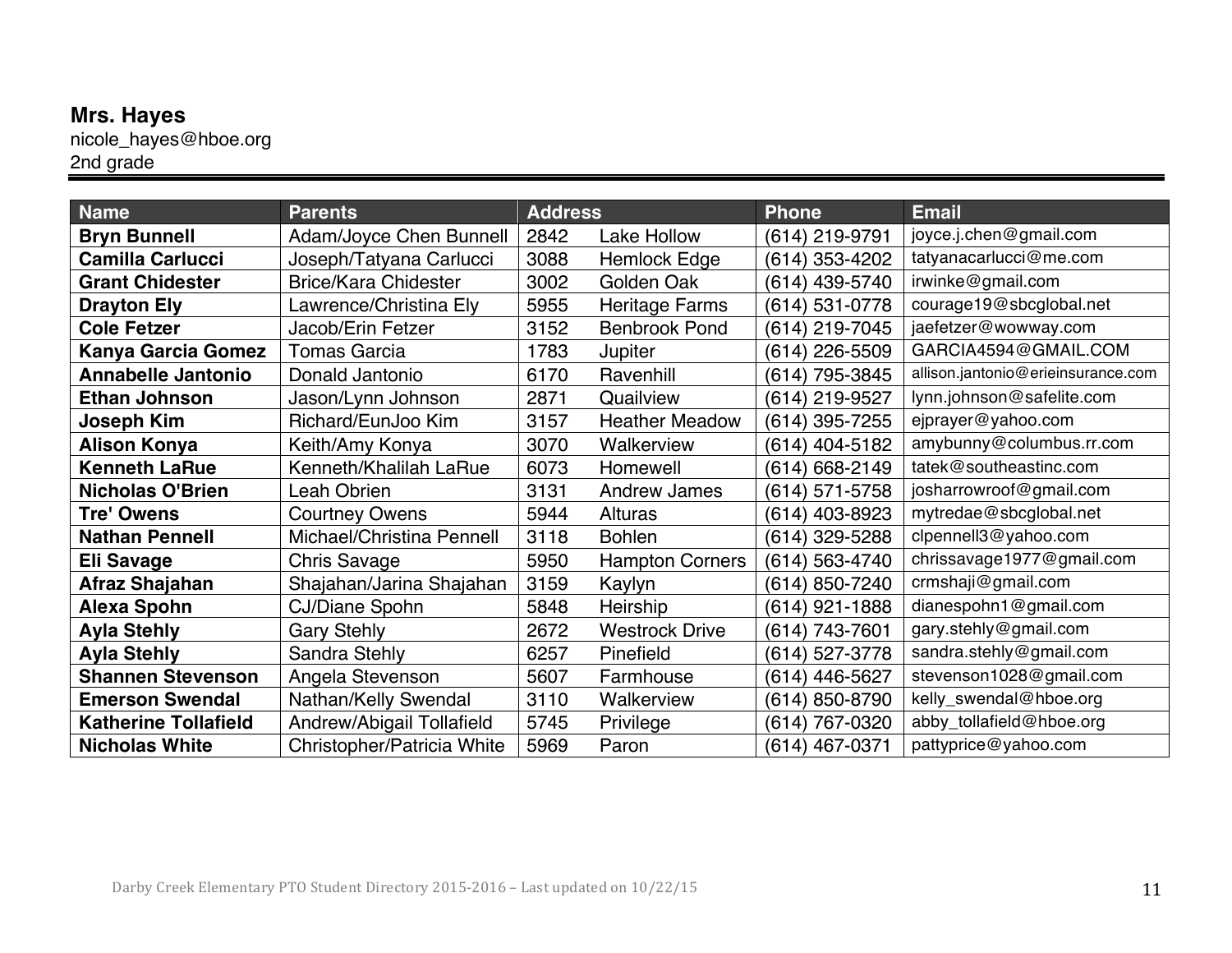# **Mrs. Berkey**

Nicole\_berkey@hboe.org 3rd grade

| <b>Name</b>             | <b>Parents</b>                       | <b>Address</b> |                       | <b>Phone</b>       | <b>Email</b> |                             |
|-------------------------|--------------------------------------|----------------|-----------------------|--------------------|--------------|-----------------------------|
| <b>Alexandra Boff</b>   | Jamie Bremer                         | 5940           | <b>Heritage Farms</b> | (614) 578-3455     |              | jlbremer77@gmail.com        |
| <b>Alexandra Boff</b>   | Jeffrey Boff                         | 5950           | Trafalgar             | $(614)$ 578-3455   |              |                             |
|                         |                                      | Dublin, 43016  |                       |                    |              |                             |
| <b>Ava Cable</b>        | <b>Erinn Cable</b>                   | 3227           | <b>Andrew James</b>   | (614) 448-7230     |              | erinnmcclure@yahoo.com      |
| <b>Nathan Chittum</b>   | <b>Charity Chittum</b>               | 3185           | Golden Oak            | (614) 314-4936     |              | charity.chittum@verizon.com |
| <b>Madelyn Clark</b>    | <b>Branden/Elizabeth Clark</b>       | 5821           | Dena                  | (541) 680-3467     |              | lizmetcalf25@yahoo.com      |
| <b>Logan Colucci</b>    | Joy Ella Bourassa                    | 5820           | Privilege             | (614) 560-3151     |              | joyella.bourssa@gmail.com   |
| <b>Michael Craddock</b> | Darren/Brandy Craddock               | 6035           | <b>Heritage Farms</b> | (614) 876-8792     |              | brandy_craddock@yahoo.com   |
| <b>Alaina Dever</b>     | Michael/Laura Dever                  | 3030           | Landen Farm           | (614) 850-5396     |              | danijai@aol.com             |
| <b>Olivia Endicott</b>  | Christina Manring                    | 3434           | <b>Smileys Corner</b> | $(614) 600 - 6503$ |              | cmanring1127@yahoo.com      |
| <b>Maggie Fisher</b>    | Jason/Amy Fisher                     | 3053           | Gilridge              | (614) 319-4063     |              | amy_fisher@hboe.org         |
| <b>Rachel Frenz</b>     | <b>John/Katherine Frenz</b>          | 2833           | Westrock              | (614) 771-5743     |              | kthrnfrnz691@gmail.com      |
| <b>Jolie Hoang</b>      | Michael / Phuong Hoang               | 3266           | Walkerview            | (614) 527-4425     |              | phuongc.hoang@gmail.com     |
| <b>Jillian Mazon</b>    | David/Nicole Mazon                   | 2806           | <b>Pheasant Field</b> | (614) 378-4312     |              | nikkimazon@columbus.rr.com  |
| <b>Mason Olsavsky</b>   | Eric/Sarah Olsavsky                  | 3161           | Golden Oak            | (614) 554-2876     |              | olsavskys@gmail.com         |
| <b>Aidan Perkins</b>    | Christopher/Amanda<br><b>Perkins</b> | 3035           | Landen Farm           | (614) 527-6989     |              | mandiperkins@yahoo.com      |
| <b>Charles Pforsich</b> | <b>Ben/Anne Pforsich</b>             | 6212           | <b>Brushwood</b>      | (614) 378-6731     |              | anne@pforsich.net           |
| <b>Jonathan Ritch</b>   | <b>Rob/Courtney Ritch</b>            | 5856           | Heirship              | (614) 876-5015     |              | rcritch4@yahoo.com          |
| <b>Ray Sato</b>         | Masaru/Hiromi Sato                   | 5416           | Green Oak             | (937) 661-1144     |              | hirorin_sato@icloud.com     |
| <b>Lauren Schuler</b>   | Mark/Carol Schuler                   | 5974           | <b>Pinto Pass</b>     | (614) 529-0460     |              | clschuler05@gmail.com       |
| <b>Maynard Vannatta</b> | Michael/Yvonne Vannatta              | 3057           | Golden Oak            | (614) 446-8286     |              | yvonnet16@yahoo.com         |
| <b>Carrlene Webb</b>    | Lisa Webb                            | 5602           | Newland               | (614) 319-4930     |              | lisamariesmail@yahoo.com    |
| <b>Nicholas Woodham</b> | Mark/Michelle Woodham                | 5949           | <b>Heritage Farms</b> | (614) 485-8426     |              | nixpix811@gmail.com         |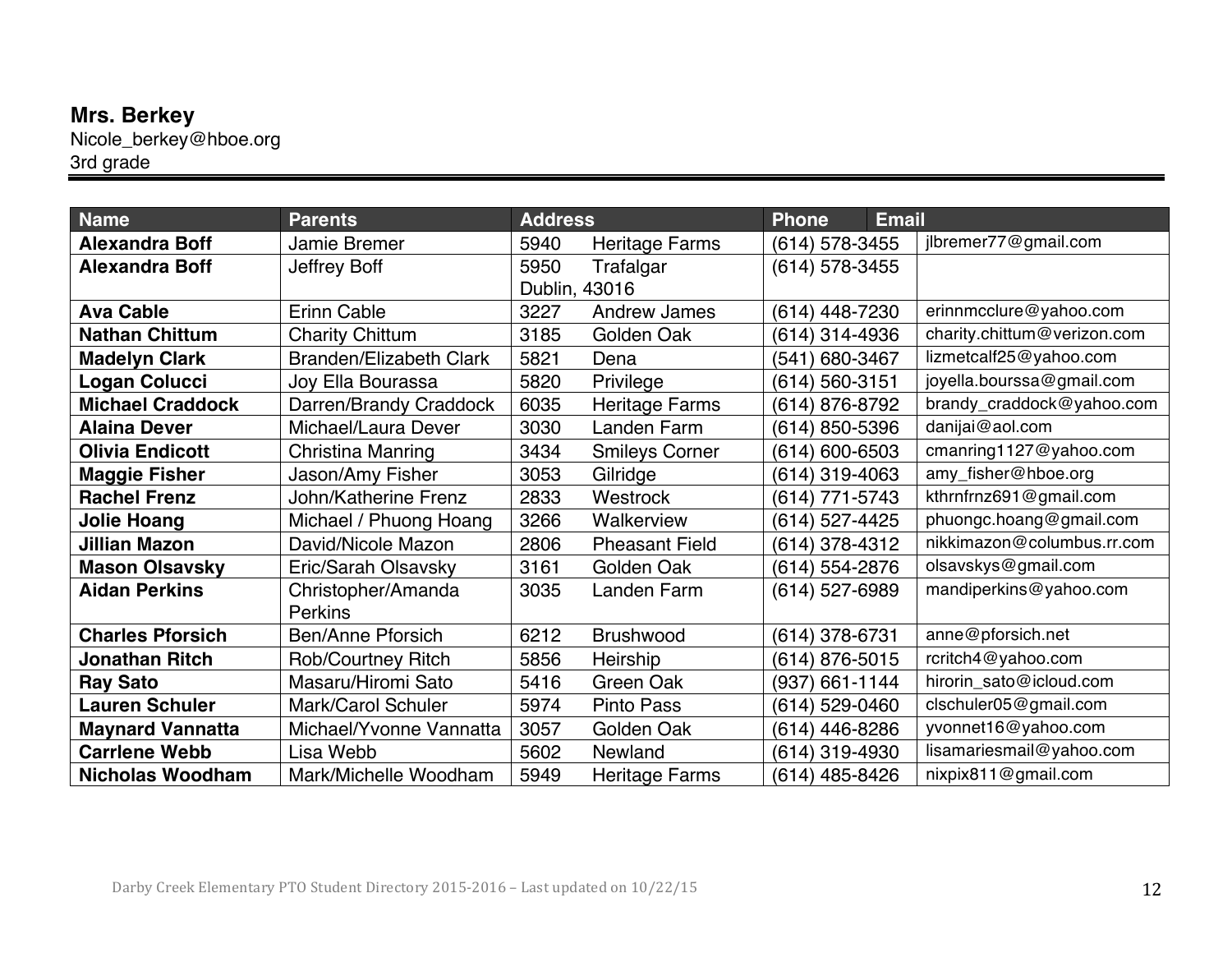#### **Mrs. Culp** kristy\_culp@hboe.org 3rd grade

| <b>Name</b>                | <b>Parents</b>                 | <b>Address</b> |                        | <b>Phone</b>   | <b>Email</b>              |
|----------------------------|--------------------------------|----------------|------------------------|----------------|---------------------------|
| Kinda Al Heisah            | Asma Alqaba                    | 5833           | Heirship               | (614) 584-4955 | qabae_asma@yahoo.com      |
| <b>Bilan Basha</b>         | Jama/Deeqa Basha               | 3047           | Walkerview             | (614) 334-8115 | jamaoday@yahoo.com        |
| <b>Aidan Beach</b>         | <b>Chris Beach</b>             | 6203           | Freewood               | (614) 542-7891 | beachuk80@gmail.com       |
| <b>Neev Bhayani</b>        | Siddharth/Krupali Bhayani      | 6213           | <b>Barley Oaks</b>     | (614) 260-2700 | siddhu7777@yahoo.com      |
| <b>Alexander Bullinger</b> | <b>Kimberly Bullinger</b>      | 5926           | Paron                  | (614) 638-3529 | kbullinger@hotmail.com    |
| <b>Allison Caudill</b>     | <b>Todd/Lisa Caudill</b>       | 3087           | Walkerview             | (614) 270-9603 | lisa.o.caudill@gmail.com  |
| <b>Ryan Guessas</b>        | Abderrahmane/Karima            | 6091           | <b>Heritage Farms</b>  | (614) 771-7083 | guessas1@hotmail.com      |
|                            | Guessas                        |                |                        |                |                           |
| <b>Shannon Malone</b>      | Larry/Carmen Malone            | 5949           | <b>Hampton Corners</b> | (614) 771-4920 | cjmalone19@gmail.com      |
| Deena Melhem               | Marwan/Reema Melhem            | 6146           | <b>Lampton Pond</b>    | (614) 771-3877 | r.melhem13@gmail.com      |
| <b>Faith Michel</b>        | <b>Brian/DiAnna Michel</b>     | 6033           | Morganwood             | (614) 767-8080 | lehcim6@GMAIL.COM         |
| <b>Reese Peoples</b>       | <b>Brian/Elizabeth Peoples</b> | 5913           | Ancestor               | (216) 858-9297 | eopeoples@yahoo.com       |
| <b>Sofia Pongonis</b>      | Daniel/Natacha Pongonis        | 2765           | Lake Hollow            | (614) 719-9245 | npongonis@gmail.com       |
| <b>Jason Price</b>         | Greg/Angeline Price            | 3193           | Golden Oak             | (801) 673-6851 | angelineprice@gmail.com   |
| <b>Parker Rice</b>         | Jeff/Jodi Rice                 | 5937           | Groff                  | (614) 286-5203 | jrice1@insight.com        |
| Daksh Sanyasi              | Anila Motamarri                | 3093           | Landen Farm            | (614) 560-1404 | anila_sanyasi@yahoo.com   |
| <b>Allison Sesterhenn</b>  | <b>Patty Ramirez</b>           | 2596           | Westham                | (614) 975-9349 | pattynole@yahoo.com       |
| <b>Tyler Seymour</b>       | Thomas/Andrea Seymour          | 6245           | <b>Barley Oaks</b>     | (614) 870-0653 | tseymour6180@yahoo.com    |
| <b>Annika Shah</b>         | Neil/Mitali Shah               | 3208           | <b>Benbrook Pond</b>   | (614) 777-9199 | mitali_patel@hotmail.com  |
| <b>Madelaine Smith</b>     | <b>JD/Jessica Smith</b>        | 3027           | Landen Farm            | (614) 395-9894 | chmsmith@att.net          |
| <b>Tristan Stonerock</b>   | Jeff/Ashli Stonerock           | 6016           | <b>MacNabb</b>         | (614) 876-6646 | astonerock@sbcglobal.net  |
| <b>Owen Thomas</b>         | Lissa Thomas                   | 2929           | <b>Lake Hollow</b>     | (614) 921-9020 | Ithomas001@ameritech.net  |
| <b>Owen Thomas</b>         | <b>Matthew Thomas</b>          | 2929           | Lake Hollow            | (614) 921-9020 | mattth19@ameritech.net    |
| <b>Adam Trout</b>          | Jennifer Trout                 | 5631           | Westbriar              | (614) 876-0270 | jen.trout@sbcglobal.net   |
| <b>Adam Trout</b>          | <b>Larry Trout</b>             | 5631           | Westbriar              | (614) 876-0270 | larry_trout@sbcglobal.net |
| <b>Tobias Wirantana</b>    | Kencana/Linda Wirantana        | 3078           | Walkerview             | (614) 876-2068 | kwirantana@hotmail.com    |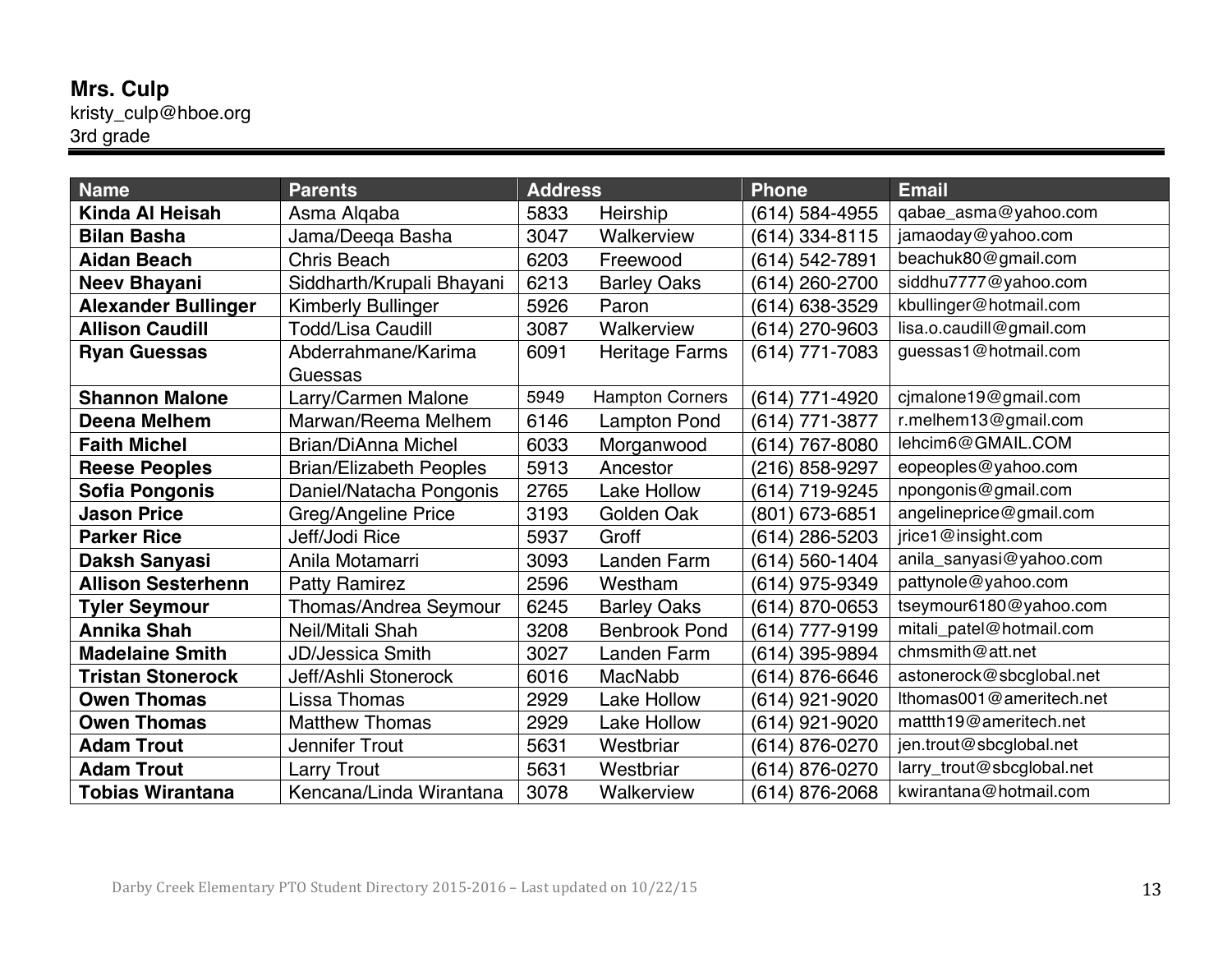## **Mrs. Scott (Mr. Oliver)**

susie\_scott@hboe.org/ (preston\_oliver@hboe.org) 3rd grade

| <b>Name</b>               | <b>Parents</b>             | <b>Address</b> |                        | <b>Phone</b>   | <b>Email</b>               |
|---------------------------|----------------------------|----------------|------------------------|----------------|----------------------------|
| <b>Jordan Aagard</b>      | Erik/Julie Aagard          | 5763           | Privilege              | (614) 777-4002 | julaagard@gmail.com        |
| <b>Taggart Braley</b>     | Keith/Deborah Braley       | 5800           | Trafalgar              | (614) 353-5712 | brales94@gmail.com         |
|                           |                            |                | Dublin, 43016          |                |                            |
| <b>Ainsley Brill</b>      | David/Samantha Brill       | 6065           | Homewell               | (614) 219-3725 | samantha_brill@hotmail.com |
| <b>Natalie Castle</b>     | James/Denise Castle        | 3194           | Cassey                 | (614) 270-5070 | dcastle1999@gmail.com      |
| <b>Olivia Cercone</b>     | Dominic/Jessica Cercone    | 6197           | Lafferre               | (614) 850-7167 | jessica_cercone@hboe.org   |
| <b>Chester Croce</b>      | <b>Shannon Croce</b>       | 5880           | Privilege              | (614) 771-6485 | Shannon.Croce@fedex.com    |
| <b>Dominic Denenzio</b>   | Dave/Pam Denenzio          | 2973           | Landen Farm            | (614) 668-8841 | pam.denenzio@gmail.com     |
| <b>Madeleine Digel</b>    | Kellie Digel/ Nicholas     | 5693           | Westbriar              | (614) 876-0424 | Kelliek12@yahoo.com        |
|                           | Digel                      |                |                        |                |                            |
| <b>Ellison Enciso</b>     | Joseph/Laurie Enciso       | 5982           | <b>Hampton Corners</b> | (614) 921-1203 | laenciso@aol.com           |
| <b>Vladimir Gallegos-</b> | <b>Melina Gallegos</b>     | 2749           | <b>Brittany Oaks</b>   | (773) 457-5905 | gg.melina@gmail.com        |
| Garcia                    |                            |                |                        |                |                            |
| <b>Vladimir Gallegos-</b> | <b>Vladimir Gallegos</b>   | 2749           | <b>Brittany Oaks</b>   | (773) 457-5905 | vlady.gallegos@gmail.com   |
| Garcia                    |                            |                |                        |                |                            |
| <b>Ella Lasch</b>         | William/Erin Lasch         | 6186           | <b>Temple Ridge</b>    | (614) 771-7710 | erin.lasch@gmail.com       |
| <b>Maya Louail</b>        | Tayeb/Nassima Louail       | 3098           | Gilridge               | (614) 973-8293 | nassima65@yahoo.com        |
| <b>Brian Lush</b>         | <b>William/Susan Lush</b>  | 3075           | <b>Fawn Crossing</b>   | (614) 777-9213 | lush.5@osu.edu             |
| <b>Sheila McCaslin</b>    | Daniel/Mary McCaslin       | 2846           | Quailview              | (614) 214-1780 | home@mccaslins.com         |
| <b>Brady Morton</b>       | James Morton               | 2768           | Westrock               | (614) 657-8833 | thesalt0311@gmail.com      |
| <b>Brady Morton</b>       | <b>Tara Stewart</b>        | 800            | Lescar                 | (614) 684-8966 | stewarttl@smgoa.com        |
|                           |                            |                | Galloway, 43119        |                |                            |
| <b>Michael Ogonuwe</b>    | Jane Anumita/              | 2990           | <b>Collier Hill</b>    | (614) 921-0599 | SJOgonuwe@live.com         |
|                           | <b>Emmanuel Ogonuwe</b>    |                |                        |                |                            |
| <b>Avery Russo</b>        | John/Kara Russo            | 3175           | Kaylyn                 | (614) 286-7768 | conroyka2@aol.com          |
| <b>Marilyn Savage</b>     | Joey/Angie Savage          | 2780           | Quailview              | (614) 361-4252 | asav0515@gmail.com         |
| <b>Carson Sayre</b>       | <b>Troy/Jennifer Sayre</b> | 3259           | <b>Vinton Park</b>     | (614) 560-9467 | Jennifer_Sayre@hboe.org    |
| <b>Ishaq Uddin</b>        | Shuja/Anam Uddin/Shuja     | 3064           | <b>Hemlock Edge</b>    | (614) 771-7761 | shuja_uddin@yahoo.com      |
| <b>Karissa Vines</b>      | Kati George                | 3094           | Landen Farm            | (408) 431-1293 | OhioGrown884@yahoo.com     |

Darby Creek Elementary PTO Student Directory 2015-2016 - Last updated on  $10/22/15$  14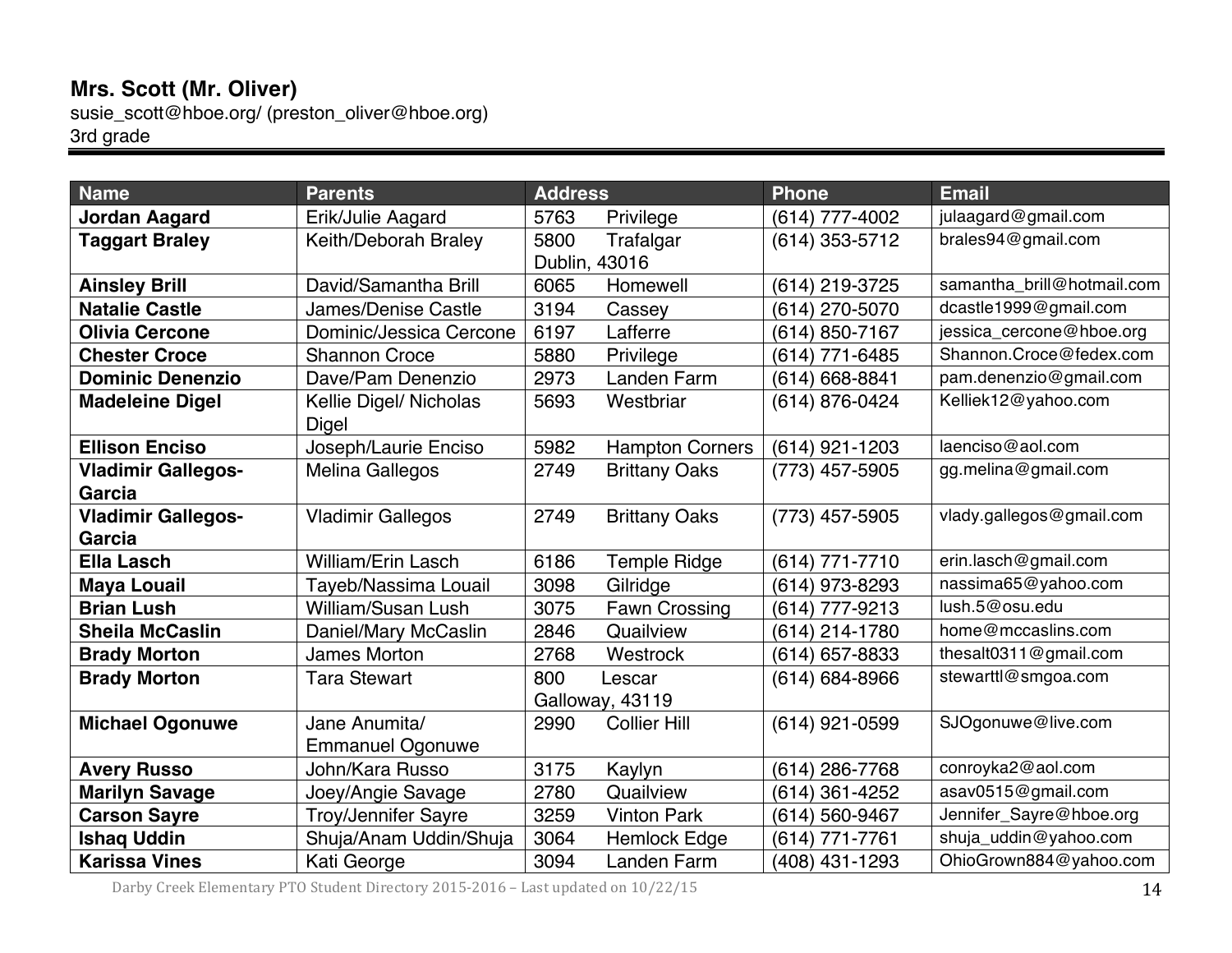# **Mr. Weaver**

barry\_weaver@hboe.org 3rd grade

| <b>Name</b>            | <b>Parents</b>               | <b>Address</b> |                        | <b>Phone</b>   | <b>Email</b>                   |
|------------------------|------------------------------|----------------|------------------------|----------------|--------------------------------|
| <b>Luke Altemare</b>   | <b>Cliff Altemare</b>        | 3032           | <b>Hemlock Edge</b>    | (614) 529-0587 | cliffaltemare@hotmail.com      |
| <b>Isabel Bartels</b>  | <b>Robert/Miriam Bartels</b> | 6055           | Joneswood              | (614) 679-0065 | miriam_alonso-bartels@hboe.org |
| <b>Nathan Cook</b>     | <b>Chad/Kristen Cook</b>     | 2749           | <b>Lake Hollow</b>     | (614) 226-0657 | c56kamnc@yahoo.com             |
| <b>Nya Crain</b>       | Jason/Erica Crain            | 3234           | Walkerview             | (614) 318-3669 | ecrain@chasetek.com            |
| <b>Brayden DiCarro</b> | Cory/Kelly DiCarro           | 3134           | <b>Heather Meadow</b>  | (614) 506-8232 | kdicarro@gmail.com             |
| <b>Zuhair Faruq</b>    | Adnan/Maria Faruq            | 3157           | Echo Park              | (614) 503-4313 | mariafaruq@hotmail.com         |
| <b>Trystan Foreman</b> | <b>Teresa Foreman</b>        | 5937           | Ancestor               | (614) 783-8074 | wolflover71@gmail.com          |
| <b>Madeline Gant</b>   | James/Erin Gant              | 3049           | Golden Oak             | (614) 529-1381 | egant23@gmail.com              |
| <b>Sara Hetrick</b>    | <b>Matthew/Lacey Hetrick</b> | 2656           | Copperwood             | (614) 921-9101 | Matt.Hetrick@terex.com         |
| <b>Caitlin Hissom</b>  | Michael/Jamie Hissom         | 5698           | Westbriar              | (614) 738-9772 | hissomjamie@gmail.com          |
| Olivia Knapp           | Lou/Jennifer Knapp           | 3236           | <b>Vinton Park</b>     | (920) 277-1887 | knappl26@gmail.com             |
| Joseph LoParo          | Mike/Heidi LoParo            | 5483           | Larkshire              | (614) 850-8427 | heidi_russo-loparo@hboe.org    |
| Saanvi Mishra          | Ramjanardan/Nibedita         | 5911           | <b>Collier Hill</b>    | (614) 282-1222 | ramjanardan@gmail.com          |
|                        | <b>Mishra</b>                |                |                        |                |                                |
| <b>Sebastian</b>       | Jaime/Maria                  | 5836           | <b>Clover Groff</b>    | (773) 551-9051 | mariamartillo85@gmail.com      |
| <b>Penaherrera</b>     | Martillo/Penaherrera         |                |                        |                |                                |
| <b>Nayan Polisetty</b> | Hari/Saraswathi Polisetty    | 3029           | Gilridge               | (614) 805-1116 | hpolisetty@yahoo.com           |
| <b>Mary Rizzo</b>      | Mike/Amy Rizzo               | 3036           | Fawn Crossing          | (614) 216-3245 | sisriz@yahoo.com               |
| <b>Paige Taylor</b>    | Troy/Kelli Taylor            | 5998           | <b>Hampton Corners</b> | (614) 878-3653 | tkmtaylor@earthlink.net        |
| <b>Ava Trador</b>      | <b>Camille Trador</b>        | 5892           | Privilege              | (614) 284-1260 | camilletrador@yahoo.com        |
| <b>Joshua Vance</b>    | <b>Carrie Vance</b>          | 3792           | Rutledge               | (614) 975-9459 | carrievance55@gmail.com        |
| <b>Brody Walther</b>   | Michael/Melissa Walther      | 3107           | Gilridge               | (419) 966-2221 | melissawalther2@gmail.com      |
| <b>Nicholas</b>        | Robert/Wendy Wawrzyniak      | 3150           | <b>Echo Park</b>       | (614) 935-2189 | 3cats@columbus.rr.com          |
| Wawrzyniak             |                              |                |                        |                |                                |
| <b>Kiatilinn Young</b> | Steven/Angela Young          | 3125           | <b>Heather Meadow</b>  | (419) 512-1044 | ang.young04@yahoo.com          |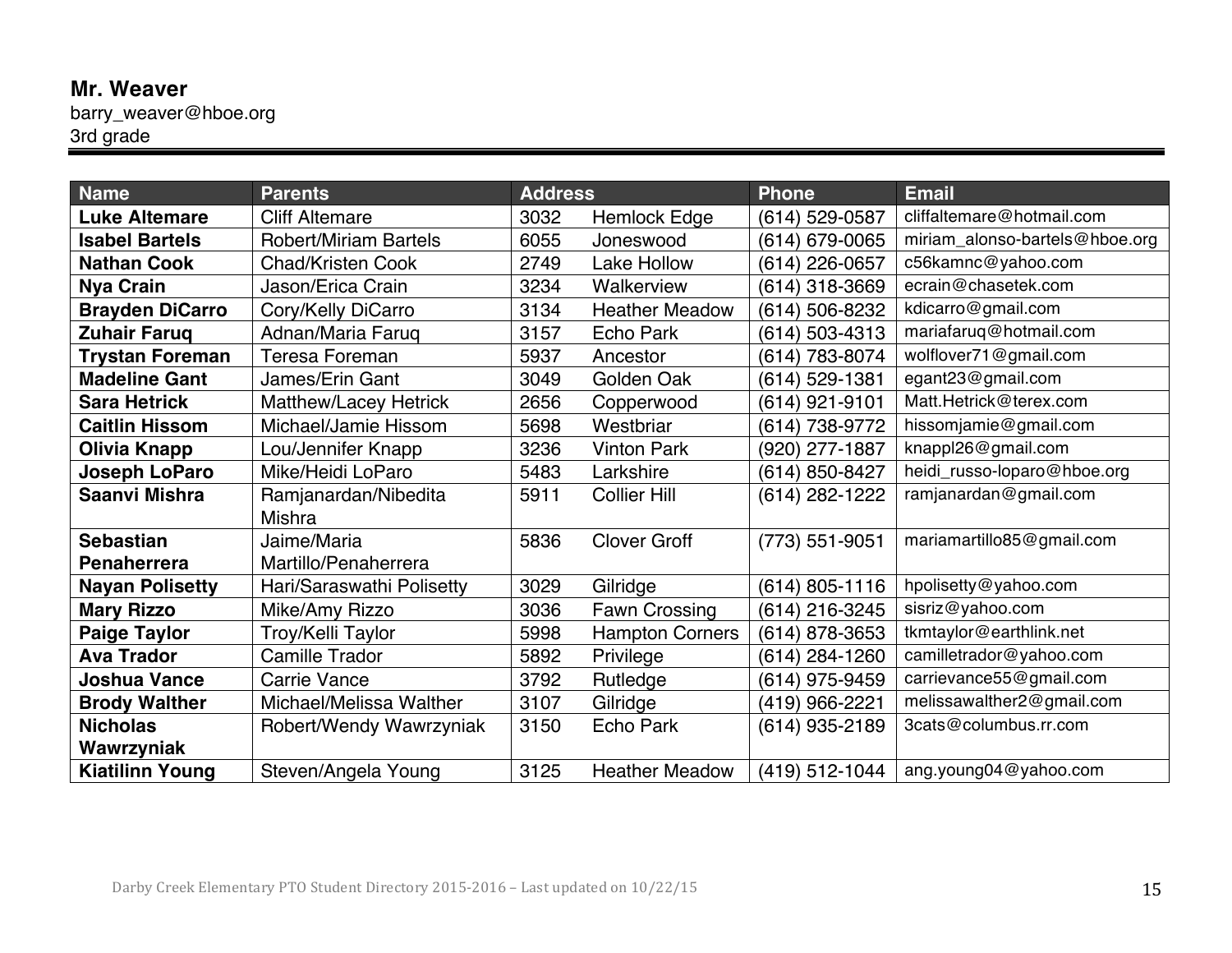## **Mrs. Blamble**

jana\_blamble@hboe.org 4th grade

| <b>Name</b>              | <b>Parents</b>                 | <b>Address</b> |                       | <b>Phone</b>       | <b>Email</b>                |
|--------------------------|--------------------------------|----------------|-----------------------|--------------------|-----------------------------|
| <b>Alyssa Adcock</b>     | <b>Shannon Adcock</b>          | 5788           | <b>Clover Groff</b>   | (515) 205-2813     | adcockshan@gmail.com        |
| <b>Joseph Alford</b>     | <b>Robert/Brandy Alford</b>    | 2953           | <b>Shady Knoll</b>    | (614) 633-7486     | brandycols@gmail.com        |
| Sabriye Bayati           | Lora/Ahmad Bayati              | 5849           | Heirship              | (614) 301-3010     | larabic1234@aol.com         |
| <b>William Buckley</b>   | Michael/Sheila Buckley         | 5841           | <b>Clover Groff</b>   | (614) 561-5253     | mbuckley@columbus.rr.com    |
| <b>Gabriel Bullinger</b> | <b>Kimberly Bullinger</b>      | 5926           | Paron                 | (614) 638-3529     | kbullinger@hotmail.com      |
| <b>Riley Carlson</b>     | <b>Mindy Carlson</b>           | 3813-A         | <b>Habitat</b>        | $(614) 561 - 2653$ | mindylouwho06@yahoo.com     |
|                          |                                |                | Columbus, 43228       |                    |                             |
| <b>Dominic DelBoccio</b> | <b>Todd/Patricia Delboccio</b> | 6243           | Freewood              | (614) 850-6107     | pattyd15@yahoo.com          |
| <b>Carson Dever</b>      | Michael/Laura Dever            | 3030           | Landen Farm           | (614) 850-5396     | danijai@aol.com             |
| <b>Lydia Evans</b>       | Scott/Heidi Evans              | 5990           | Pinto Pass            | (614) 777-8727     | HJEvans1@yahoo.com          |
| <b>Renee Gibbs</b>       | Marie Kubatska                 | 5952           | <b>Collier Hill</b>   | (563) 940-7097     | ymcamarie@excite.com        |
| <b>Taylor Henoch</b>     | Alexander/Tracey Henoch        | 2871           | Lake Hollow           | (614) 260-7032     | tdhenoch@yahoo.com          |
| <b>Elyse Kelley</b>      | Chris/Lani Kelley              | 5817           | <b>Clover Groff</b>   | (614) 315-3449     | lanikelley02@gmail.com      |
| <b>Madison Lawrence</b>  | Mike/Janice Lawrence           | 6099           | <b>Heritage Farms</b> | (614) 529-2977     | mike_n_janice@yahoo.com     |
| <b>Conor Martin</b>      | Jennifer Arsenault             | 1159           | Oxfordshire           | (614) 753-2855     | patriotsgirl76@yahoo.com    |
|                          |                                |                | Columbus, 43228       |                    |                             |
| <b>Jillian Meszaros</b>  | Jeremy/Margaret Meszaros       | 3280           | <b>Benbrook Pond</b>  | (614) 376-4780     | psmeszaros@gmail.com        |
| <b>Mya Parish</b>        | <b>Renee Parish</b>            | 3217           | Cassey                | (614) 921-0147     | reneeparish@rocketmail.com  |
| <b>Sydney Perkins</b>    | Kevin/Tonya Perkins            | 5898           | Morganwood            | (614) 850-9247     | tperkins013@columbus.rr.com |
| <b>Scott Price</b>       | Greg/Angeline Price            | 3193           | Golden Oak            | (801) 673-6851     | angelineprice@gmail.com     |
| <b>Carter Rice</b>       | Jeff/Jodi Rice                 | 5937           | Groff                 | (614) 286-5203     | jrice1@insight.com          |
| <b>Zia Thaman</b>        | <b>Bonnie Schall</b>           | 3048           | <b>Hemlock Edge</b>   | (614) 527-9729     | psychogoddess@gmail.com     |
| <b>Zia Thaman</b>        | <b>William Thaman</b>          | 3048           | <b>Hemlock Edge</b>   | (614) 562-6725     | bjthaman@gmail.com          |
| <b>Ryder Williams</b>    | <b>Stewart/Lori Williams</b>   | 2895           | <b>Pheasant Field</b> | (614) 226-1802     | lori@studiowilliams.com     |
| <b>Jacob Woolum</b>      | Keith/Heather Woolum           | 5450           | Richlanne             | (614) 876-6104     | heatherwoolum@hotmail.com   |
| <b>Alex Yabroff</b>      | Jim/Sara Yabroff               | 5951           | Alturas               | (614) 527-1528     | sara.yabroff@gmail.com      |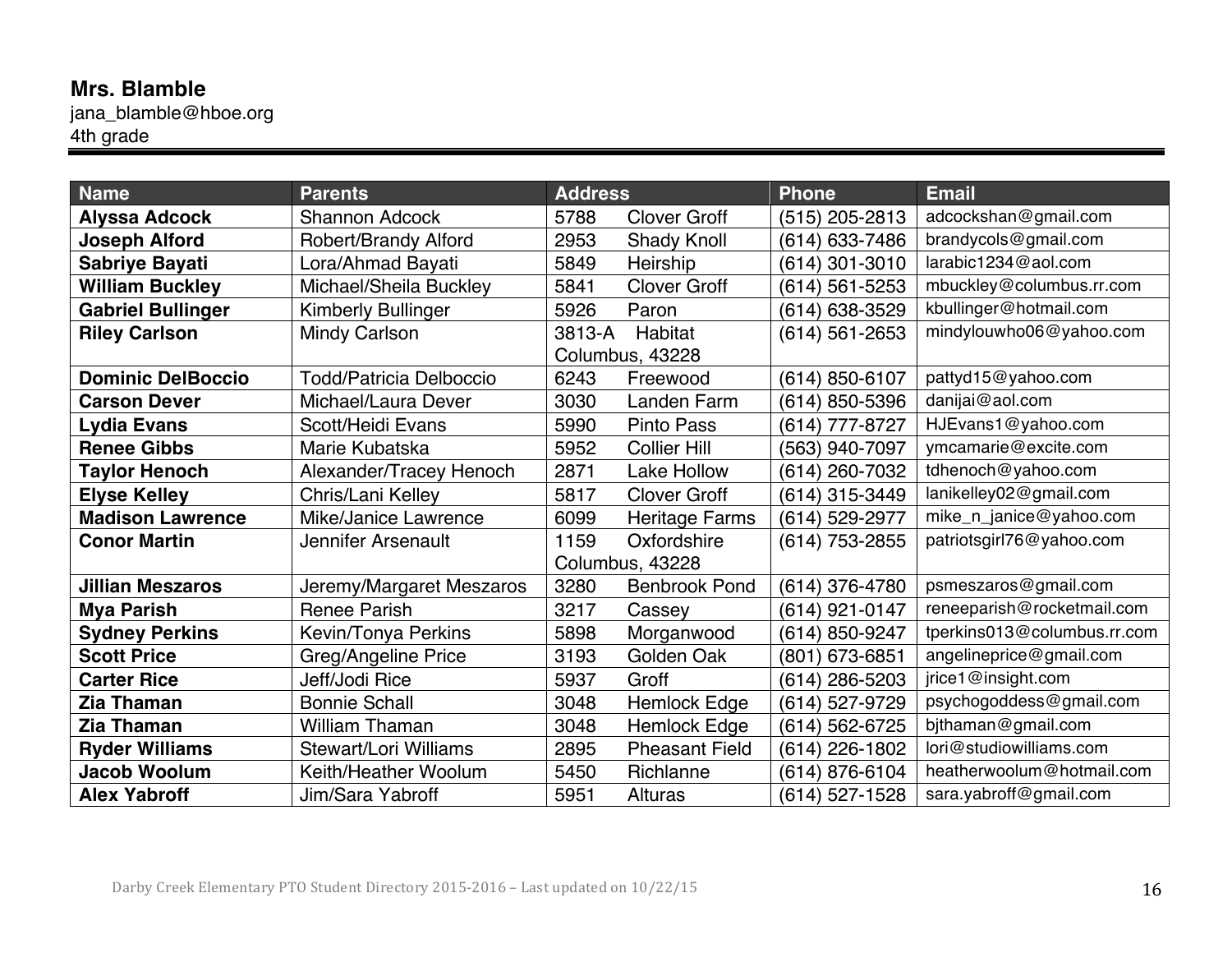# **Mrs. Cercone**

jessica\_cercone@hboe.org 4th grade

| <b>Name</b>             | <b>Parents</b>                 | <b>Address</b> |                        | <b>Phone</b>     | <b>Email</b>                |
|-------------------------|--------------------------------|----------------|------------------------|------------------|-----------------------------|
| <b>Emma Abate</b>       | Mark/Nikole Abate              | 3024           | <b>Hemlock Edge</b>    | (614) 529-8274   | nikole_abate@hboe.org       |
| <b>Ankit Bansal</b>     | Sanjay/Raman Bansal            | 3145           | Walkerview             | (614) 358-4489   |                             |
| <b>Carmen Bennett</b>   | <b>Kenith/Carrie Bennett</b>   | 5904           | Ancestor               | (937) 631-2277   | carriebennett110@gmail.com  |
| <b>Cory Clark</b>       | Donald/Lori Clark              | 2835           | <b>Lake Hollow</b>     | $(614)$ 208-1467 | ctcexpress05@yahoo.com      |
| <b>Hayden Cottrell</b>  | Meggan Cottrell                | 1239           | Colette                | (614) 378-7454   | mrcx2@sbcglobal.net         |
|                         |                                |                | Columbus, 43228        |                  |                             |
| <b>Maria Curl</b>       | David/Christine Curl           | 6030           | <b>Hampton Corners</b> | (614) 582-0110   | ccurl5@yahoo.com            |
| <b>Benjamin Deslich</b> | <b>Kathleen Deslich</b>        | 6368           | Pinefield              | (614) 219-7375   | kdeslich2000@yahoo.com      |
| <b>Sydney Driscoll</b>  | <b>Richard/Nicole Driscoll</b> | 5986           | Morganwood             | (614) 876-0456   | n.mavros@hotmail.com        |
| <b>Sherod Earvin</b>    | <b>Aaliyah Earvin</b>          | 6218           | <b>Lampton Pond</b>    | (216) 905-2083   | Aaliyahearvin@gmail.com     |
| <b>Campbell Hazlett</b> | <b>Bryan/April Hazlett</b>     | 5780           | <b>Willow Peak</b>     | (740) 815-6230   |                             |
| <b>Gavin Hile</b>       | Donald/Amy Hile                | 6027           | <b>Heritage Farms</b>  | (614) 876-2907   | ahile74@yahoo.com           |
| <b>Claire Jennings</b>  | <b>Stuart Jennings</b>         | 3172           | <b>Goodman Meadows</b> | (614) 208-8709   | sjennings0717@gmail.com     |
| <b>Nathan Langer</b>    | Kenneth/Shannon Langer         | 2994           | <b>Lake Hollow</b>     | (614) 9211987    | smlanger@columbus.rr.com    |
| <b>Addison Maley</b>    | Robert/Angela Maley            | 3177           | Cassey                 | (614) 219-1047   | asmaley@yahoo.com           |
| <b>Cade Norris</b>      | <b>Brett/Carrie Norris</b>     | 3061           | <b>Descent</b>         | (614) 542-7635   | bnorris0041@columbus.rr.com |
| <b>Emily Orr</b>        | <b>Charles/Wendy Orr</b>       | 5616           | Chapman                | (614) 395-2413   | evilworr@hotmail.com        |
| <b>Molli Patterson</b>  | Tim/Olivia Patterson           | 5930           | Groff                  | (614) 876-1974   | ospatterson@gmail.com       |
| <b>Lauren Pollock</b>   | Jason/Kristin Pollock          | 3167           | <b>Andrew James</b>    | (614) 296-9075   | Krisy4@mac.com              |
| <b>Rachel Pyles</b>     | Robert/Pamela Pyles            | 3138           | <b>Bohlen</b>          | $(614)$ 529-8018 | pampyles@hotmail.com        |
| <b>Duncan Spalding</b>  | Douglas/Michelle Spalding      | 6246           | <b>Barley Oaks</b>     | (614) 876-7442   | mspalding55@yahoo.com       |
| <b>Reagan Swendal</b>   | Nathan/Kelly Swendal           | 3110           | Walkerview             | (614) 850-8790   | kelly_swendal@hboe.org      |
| <b>Henry Valerio</b>    | Matt/Angel Valerio             | 6325           | Parkmeadow             | (614) 432-8802   | angelvalerio@gmail.com      |
| <b>Graham Wilson</b>    | Jon/Karyn Wilson               | 3099           | Landen Farm            | (614) 219-8047   | karynwilson2@gmail.com      |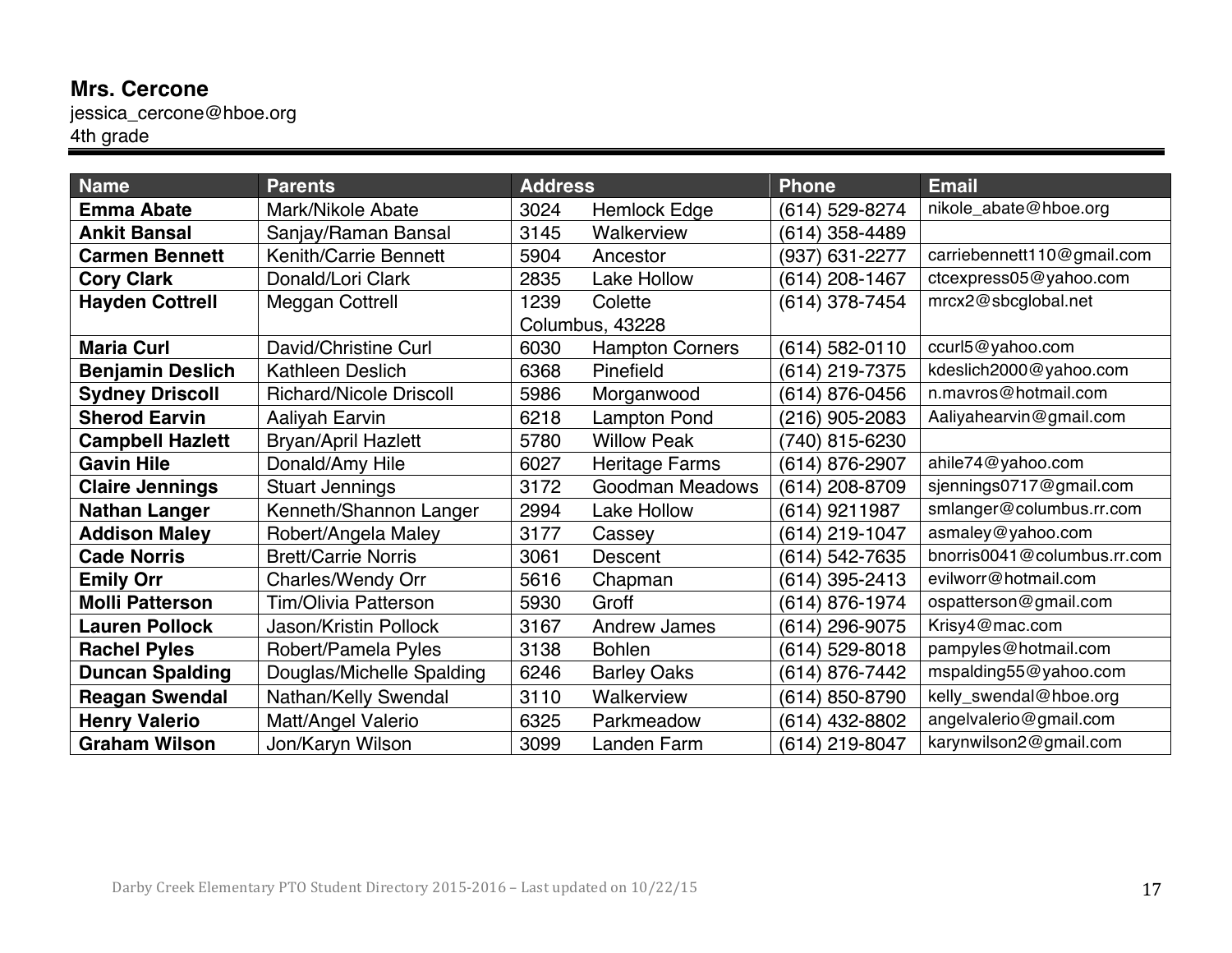# **Mrs. Dennis**

deborah\_dennis@hboe.org 4th grade

| <b>Name</b>             | <b>Parents</b>                | <b>Address</b> |                       | <b>Phone</b>   | <b>Email</b>                       |
|-------------------------|-------------------------------|----------------|-----------------------|----------------|------------------------------------|
| <b>Kate Anderson</b>    | Kyle/Amy Anderson             | 3166           | Jergens               | (614) 467-0224 | anoel224@mac.com                   |
| <b>Sydney Boone-</b>    | Kristin McDougall             | 6232           | <b>Strider</b>        | (614) 580-4071 | krismcd22@hotmail.com              |
| <b>McDougall</b>        |                               |                |                       |                |                                    |
| <b>Justin Chapman</b>   | Tony/Beth Chapman             | 3167           | <b>Benbrook Pond</b>  | (614) 876-2879 | chapmat2@yahoo.com                 |
| Sai Chitti              | Anuradha Chitti               | 3055           | Walkerview            | (614) 767-9087 | rchitti2002@yahoo.com              |
| Sai Chitti              | Yella Chitti                  | 3055           | Walkerview            | (614) 767-9087 | ychitti2001@yahoo.com              |
| <b>Harsh Dev</b>        | Bikram / Indu Tamang/         | 2804           | Quailview             | (614) 921-0822 | bikramt@gmail.com                  |
|                         | Hamal                         |                |                       |                |                                    |
| <b>Edden Eisan</b>      | John/Dyane Eisan              | 4460           | Knickel               | (614) 527-0878 | moralclaus@att.net                 |
| <b>Joseph Fidelibus</b> | <b>Tony/Allison Fidelibus</b> | 5760           | Privilege             | (614) 595-8295 | afidelibus@wowway.com              |
| <b>Jack Hayes</b>       | Ryan/Nikki Hayes              | 6095           | Joneswood             | (614) 657-8330 | nshayes69@hotmail.com              |
| <b>Laith Humeidan</b>   | Monjed/Rola Humeidan          | 2993           | Hemlock Edge          | (614) 887-6159 | rolahumeidan@hotmail.com           |
| <b>Brayden Lawhorn</b>  | <b>Brian Lawhorn</b>          | 5954           | <b>Heritage Farms</b> | (614) 395-1751 |                                    |
| <b>Natalie McCreary</b> | Michael/Melissa McCreary      | 3224           | Kaylyn                | (614) 777-2951 | Melissa.mccreary@bexleyschools.org |
| <b>Mason Miller</b>     | <b>Todd/Terra Miller</b>      | 3041           | Gilridge              | (614) 592-1530 | terramiller@sbcglobal.net          |
| <b>Abhinav</b>          | Sangeetha                     | 3201           | Cassey                | (614) 777-0823 | muthis1@nationwide.com             |
| <b>Muthiraparambath</b> | Muthiraparambath              |                |                       |                |                                    |
| <b>Samantha Myron</b>   | Michael/Catherine Myron       | 3174           | Heather               | (614) 219-1228 | cam628@aol.com                     |
|                         |                               | Meadow         |                       |                |                                    |
| <b>Samuel Pinkerman</b> | Jayson/Christine Pinkerman    | 2807           | <b>Lake Hollow</b>    | (614) 319-4149 | cpinkerman@wowway.com              |
| <b>Miles Plater</b>     | Shaunta Stanford              | 5910           | Privilege             | (205) 249-1908 | Shaunta1908@gmail.com              |
| Makayla Rymer           | Nick/Stacey Rymer             | 2879           | Quailview             | (614) 529-0103 | staceymrymer@gmail.com             |
| Aarushi Sharma          | <b>Tarun Prakash/Seema</b>    | 3162           | Golden Oak            | (614) 529-9804 | prakash_tarun@hotmail.com          |
|                         | Sharma Prakash                |                |                       |                |                                    |
| <b>Kaitlyn Stickler</b> | <b>Bryan/Heather Stickler</b> | 3225           | Cassey                | (614) 876-7480 | bstickler@sms-cpas.com             |
| Leann Wawrzyniak        | Robert/Wendy Wawrzyniak       | 3150           | <b>Echo Park</b>      | (614) 935-2189 | 3cats@columbus.rr.com              |
| <b>Aubree Whanger</b>   | David/Kimber Whanger          | 5607           | Newland               | (614) 542-9415 | whangdoodlesva@yahoo.com           |
| <b>Michael Zwilling</b> | Michael/Kori Zwilling         | 3022           | Landen Farm           | (614) 219-1494 | koriz1@yahoo.com                   |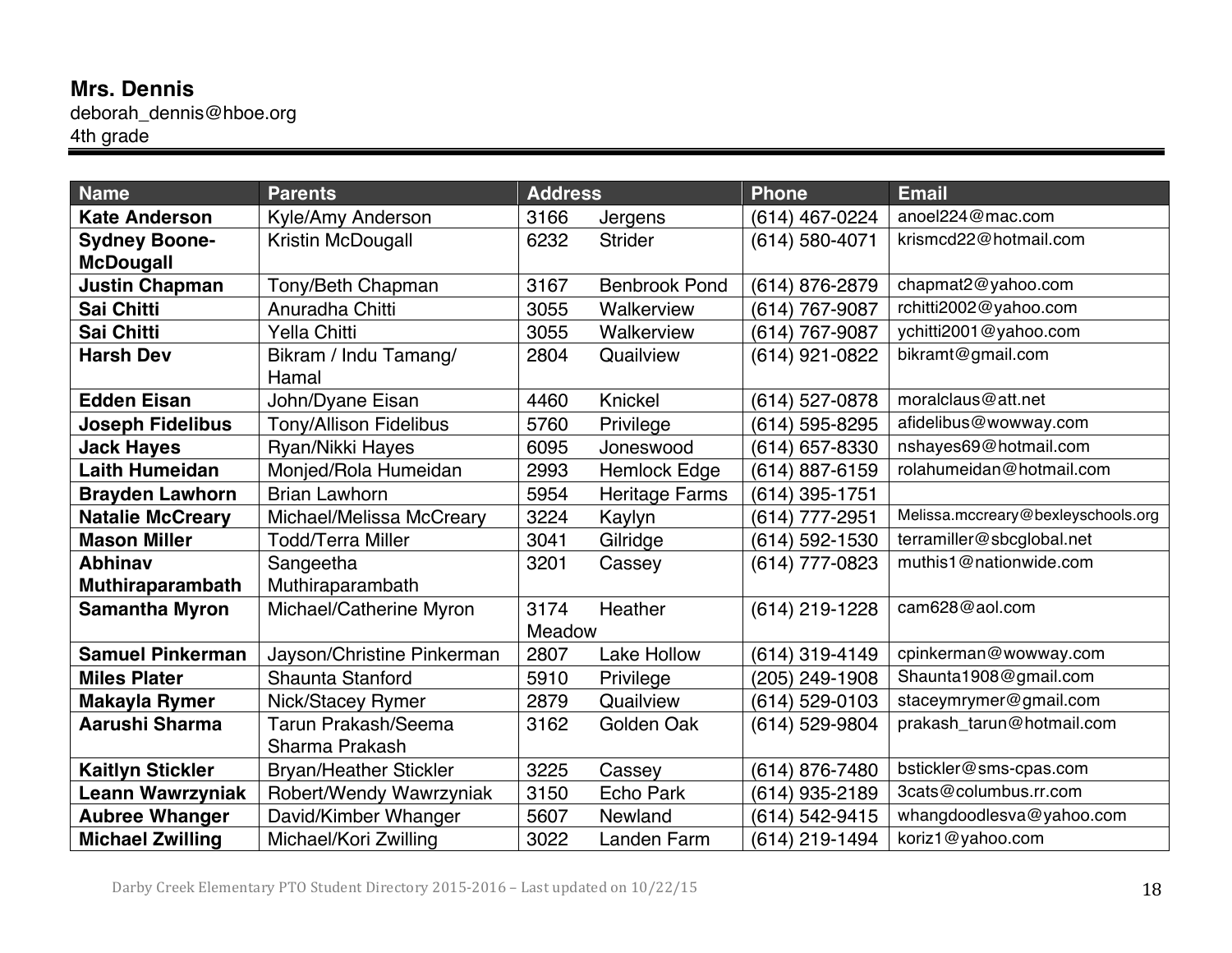#### **Mrs. Mescher** diane\_mescher@hboe.org 4th grade

| <b>Name</b>                | <b>Parents</b>               | <b>Address</b> |                      | <b>Phone</b>       | <b>Email</b>               |
|----------------------------|------------------------------|----------------|----------------------|--------------------|----------------------------|
| lan Abrass                 | <b>Brian/Hanh Abrass</b>     | 3035           | Gilridge             | (614) 309-3732     | izabrass@aol.com           |
| <b>Kaylee Adkins</b>       | Bryan/Jody Adkins            | 2823           | Quailview            | (614) 529-8645     | Adkins155@gmail.com        |
| <b>Hanna Akileh</b>        | Yaser/Valentina Akileh       | 3279           | <b>Benbrook Pond</b> | (614) 843-2809     | akilehyaser@hotmail.com    |
| <b>Jerry Angus</b>         | Sarah Ice                    | 5690           | Palos                | (614) 625-8271     | 86sourpatch@gmail.com      |
| <b>Bilal Basha</b>         | Jama/Deeqa Basha             | 3047           | Walkerview           | (614) 334-8115     | jamaoday@yahoo.com         |
| <b>Isabella Carlucci</b>   | Joseph/Tatyana Carlucci      | 3088           | <b>Hemlock Edge</b>  | (614) 353-4202     | tatyanacarlucci@me.com     |
| <b>Tanay Dammoju</b>       | Brahma/Suvitha Dammoju       | 3223           | Kaylyn               | (614) 876-9499     | dbchary@hotmail.com        |
| <b>Benjamin Ehret</b>      | <b>Susan Ehret</b>           | 3184           | Kaylyn               | (614) 529-1921     | susan_ehret@hboe.org       |
| <b>Lauryn Eisan</b>        | John/Dyane Eisan             | 4460           | Knickel              | (614) 527-0878     | moralclaus@att.net         |
| <b>Charles Gill</b>        | <b>Charles/Sherri Gill</b>   | 5809           | Dena                 | (614) 582-8826     | sherrigill@yahoo.com       |
| <b>Silas Juenger</b>       | Justin/Christa Juenger       | 6140           | <b>Brushwood</b>     | (614) 777-0191     | christa@career180.com      |
| <b>Mackenzie Kaminicki</b> | Adam/ Meredith Kaminicki     | 3074           | Gilridge             | (614) 378-2344     | meredithandderek@yahoo.com |
| <b>Kelly Maleh</b>         | Camille/Lara Maleh           | 5711           | Westbriar            | (614) 527-1530     | Maleh127@twc.com           |
| <b>Arthur Martin</b>       | <b>Mindy Martin</b>          | 3801           | Sturbridge           | (614) 327-9785     | sugarmagnolialuv@gmail.com |
| <b>Chase Martin</b>        | Jennifer Arsenault           | 1159           | Oxfordshire          | (614) 753-2855     | patriotsgirl76@yahoo.com   |
|                            |                              |                | Columbus, 43228      |                    |                            |
| <b>Jasmine Meyers</b>      | <b>Kevin/Jennifer Meyers</b> | 3034           | Golden Oak           | (614) 946-8400     | jennifer_meyers@hboe.org   |
| <b>Lance Murdoch</b>       | <b>Rob/Beth Murdoch</b>      | 3056           | <b>Hemlock Edge</b>  | (330) 347-5718     | bethmurdoch@hotmail.com    |
| <b>Krina Patel</b>         | Himanshu/Jhankhana           | 3007           | Walkerview           | (614) 226-7707     | jhankhanahpatel@yahoo.com  |
|                            | Patel                        |                |                      |                    |                            |
| <b>Elhajj Sam</b>          | Abdoul/Binta Sam             | 3068           | Fawn Crossing        | (614) 599-9635     | sam.7@osu.edu              |
| <b>Taylor Thomas</b>       | Jacqueline Simpson           | 6050           | Nova Park            | (614) 325-2545     | jsimpson26@aol.com         |
| <b>Jacob Walter</b>        | Larry/Jennifer Walter        | 5617           | Newland              | (614) 319-3419     | jenwalter30@gmail.com      |
| <b>Ming Yang</b>           | Ya Na Chen                   | 3226           | <b>Andrew James</b>  | (614) 535-8530     | yana.chen@ymail.com        |
| <b>Aseel Zalabani</b>      | Kifaya Zalabani/             | 5603           | Farmhouse            | $(614) 625 - 5853$ | tasnimzalabani@yahoo.com   |
|                            | Muhammad Alzalabani          |                |                      |                    |                            |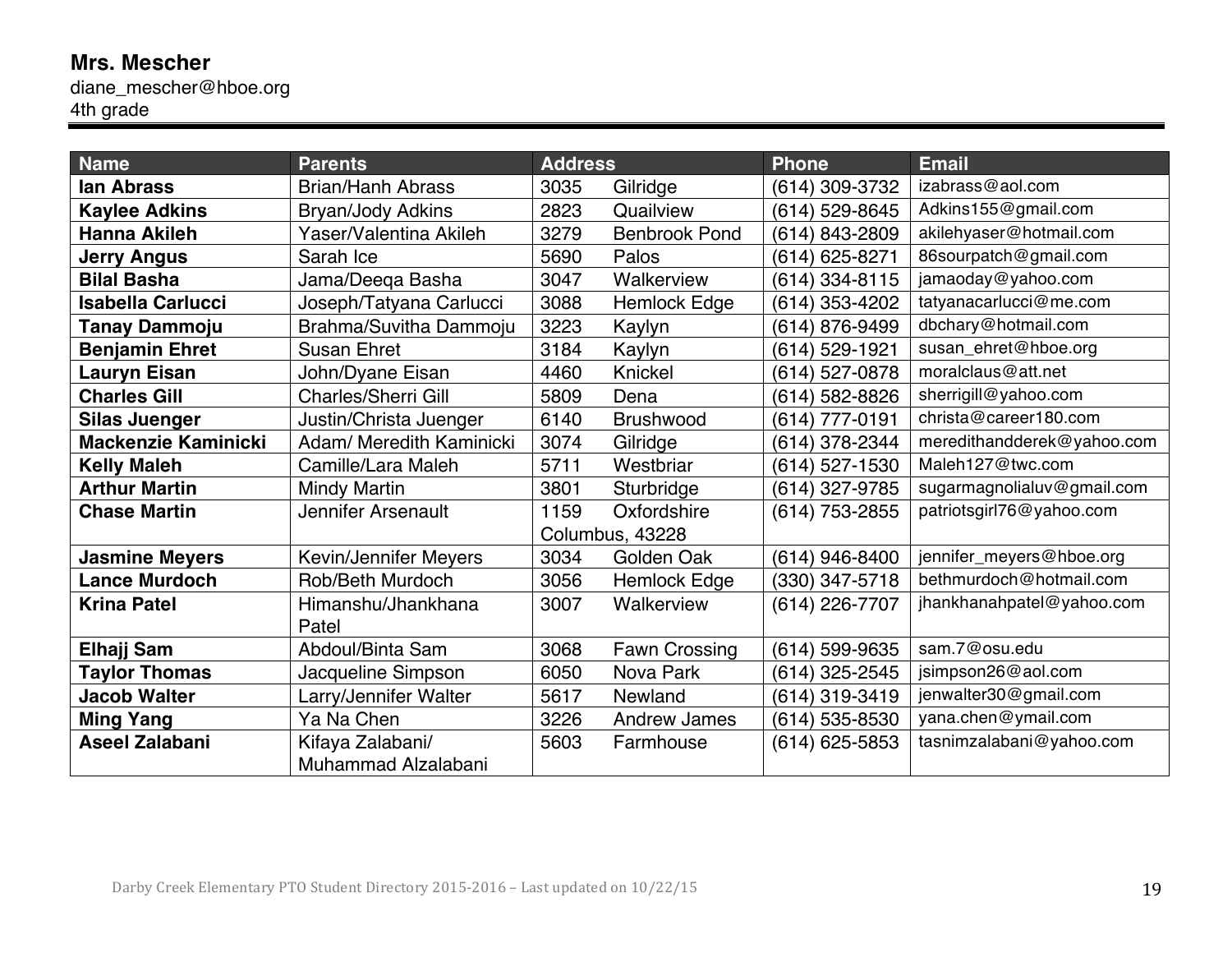#### **Mrs. Bradley/ Mrs. Capretta – 5th Grade**

donna\_bradley@hboe.org/ carol\_capretta@hboe.org

| <b>Name</b>              | <b>Parents</b>               | <b>Address</b> |                                      | <b>Phone</b>   | <b>Email</b>                   |
|--------------------------|------------------------------|----------------|--------------------------------------|----------------|--------------------------------|
| <b>Zachary Alting</b>    | <b>Brian/Kelli Alting</b>    | 5896           | <b>Collier Hill</b>                  | (614) 876-8763 | bnkalting3@gmail.com           |
| <b>Andrew Barrett</b>    | Keith/Kim Barrett            | 5938           | Groff                                | (614) 876-1696 | kbisanot@gmail.com             |
| <b>Dylan Boff</b>        | Jamie Bremer                 | 5940           | <b>Heritage Farms</b>                | (614) 578-3455 | jlbremer77@gmail.com           |
| <b>Dylan Boff</b>        | Jeffrey Boff                 | 5950           | Trafalgar                            | (614) 578-3455 |                                |
|                          |                              |                | Dublin, 43016                        |                |                                |
| <b>Emma Bradley</b>      | <b>Brian/Donna Bradley</b>   | 6014           | <b>Hampton Corners</b>               | (614) 777-4525 | donna_bradley@hboe.org         |
| <b>Josie Brendler</b>    | <b>Chris Brendler</b>        | 5953           | Groff                                | (614) 850-7334 |                                |
| <b>Josie Brendler</b>    | Laura Brendler               | 7197           | <b>Pheasant Run</b><br>Dublin, 43016 | (614) 717-5830 |                                |
| <b>Ava Centric</b>       | <b>April/Paul Centric</b>    | 3167           | Kaylyn                               | (614) 563-0184 | nucbabe140@hotmail.com         |
| <b>Naomi Centric</b>     | <b>April/Paul Centric</b>    | 3167           | Kaylyn                               | (614) 563-0184 | nucbabe140@hotmail.com         |
| <b>Jennie Craddock</b>   | Darren/Brandy Craddock       | 6035           | <b>Heritage Farms</b>                | (614) 876-8792 | brandy_craddock@yahoo.com      |
| <b>Caden Ellison</b>     | Josh/Kim Ellison             | 2863           | Quailview                            | (614) 971-3115 | kimjoellison@aol.com           |
| <b>Haley Haines</b>      | <b>DJ/Julie Haines</b>       | 3014           | Landen Farm                          | (614) 850-0318 | dihaines2@gmail.com            |
| <b>Christian Jenkins</b> | Kelly/Jennifer Jenkins       | 3186           | Cassey                               | (614) 771-6266 | kjenkins@columbus.rr.com       |
| Cecilia Joseph           | Ron/Beth Joseph              | 6217           | <b>Lampton Pond</b>                  | (614) 777-7654 | bjoseph@uaschools.org          |
| <b>Marena Kraft</b>      | <b>Michelle Kraft</b>        | 6042           | Morganwood                           | (614) 742-7760 | michelle_kraft@hboe.org        |
| <b>Madeline Mazon</b>    | David/Nicole Mazon           | 2806           | <b>Pheasant Field</b>                | (614) 378-4312 | nikkimazon@columbus.rr.com     |
| <b>Kyle Metzler</b>      | Maria Metzler                | 2627           | Copperwood                           | (614) 219-1200 | euphor7791@aol.com             |
| <b>Isabelle Michel</b>   | <b>Brian/DiAnna Michel</b>   | 6033           | Morganwood                           | (614) 767-8080 | lehcim6@GMAIL.COM              |
| <b>Colin Neimeister</b>  | Dan/Kara Neimeister          | 5961           | Vandeleur                            | (614) 560-5064 | dkn93@columbus.rr.com          |
|                          |                              |                | Dublin, 43016                        |                |                                |
| <b>Joseph Osbourne</b>   | Richard/Lisa Osbourne        | 5952           | Alturas                              | (614) 921-8905 | osbournefamily@yahoo.com       |
| <b>Jaysal Patel</b>      | Hiren/Jessica Patel          | 3250           | Walkerview                           | (614) 529-1379 | jpatel3250@gmail.com           |
| <b>Trevor Petersen</b>   | Randy/Vicki Petersen         | 6017           | Macnabb                              | (614) 850-0215 | vpetersen@wowway.com           |
| <b>Ethan Pitteroff</b>   | Jason/Valerie Pitteroff      | 6058           | Joneswood                            | (909) 717-8851 | jpitteroff@gmail.com           |
| <b>Vaughn Pongonis</b>   | Daniel/Natacha Pongonis      | 2765           | <b>Lake Hollow</b>                   | (614) 719-9245 | npongonis@gmail.com            |
| <b>Amber Ramsey</b>      | Matthew/Jacqueline Ramsey    | 5826           | Privilege                            | (614) 946-0227 | jacqueramsey@att.net           |
| <b>Trevor Schuler</b>    | Mark/Carol Schuler           | 5974           | <b>Pinto Pass</b>                    | (614) 529-0460 | clschuler05@gmail.com          |
| Olivia Slominski         | Anndrea/Michal Slominski     | 2834           | <b>Lake Hollow</b>                   | (614) 921-1697 | weeprice@columbus.rr.com       |
| <b>Ava Woodard</b>       | <b>Curtis/Doreen Woodard</b> | 2823           | <b>Pheasant Field</b>                | (614) 850-8101 | curtiswoodard@wideopenwest.com |
| <b>Rhett Ziolo</b>       | Matt/Tammy Hudson            | 6212           | Freewood                             | (614) 209-0475 | tammymaestas@earthlink.net     |

Darby Creek Elementary PTO Student Directory 2015-2016 – Last updated on 10/22/15 20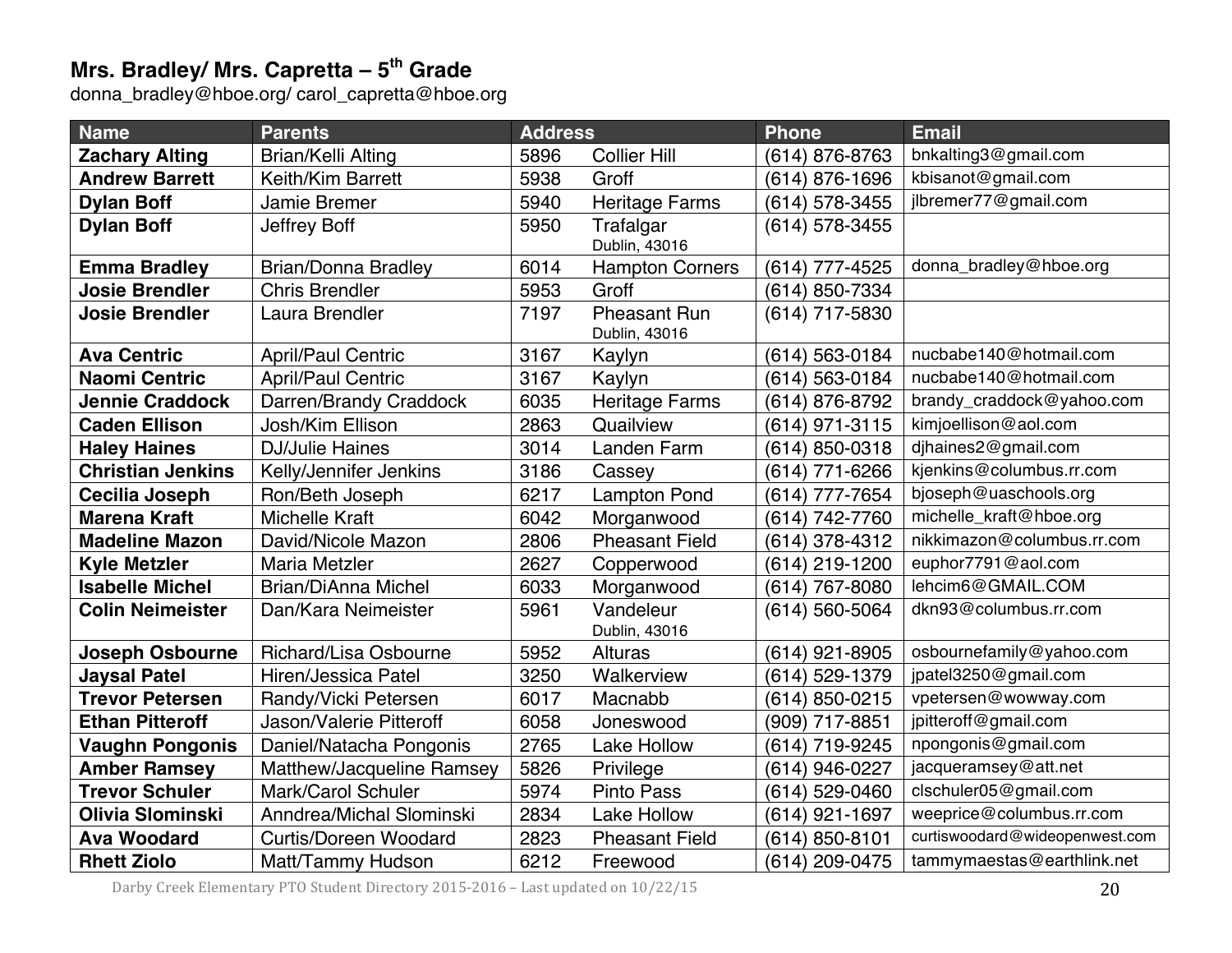# **Mrs. Holtkamp**

tricia\_holtkamp@hboe.org 5th grade

| <b>Name</b>             | <b>Parents</b>               | <b>Address</b> |                        | <b>Phone</b>   | <b>Email</b>                           |
|-------------------------|------------------------------|----------------|------------------------|----------------|----------------------------------------|
| <b>Zachary Ault</b>     | <b>Troy/Melanie Ault</b>     | 3153           | Cassey                 | (614) 329-5298 | melanieault@hotmail.com                |
| <b>Milan Brannan</b>    | <b>Tanya Mesi</b>            | 5398           | Legacy                 | (614) 404-4407 | tanyamesi126@msn.com                   |
| <b>Piper Brill</b>      | David/Samantha Brill         | 6065           | Homewell               | (614) 219-3725 | samantha_brill@hotmail.com             |
| <b>Carolyn Brousil</b>  | Dana Hamilton                | 6221           | <b>Barley Oaks</b>     | (614) 529-1552 | danaandpaul@earthlink.net              |
| <b>Cameron Corson</b>   | Sean/Billie Corson           | 3047           | Gilridge               | (614) 777-4201 | billie.corson@gmail.com                |
| <b>Jenna Cross</b>      | Jason/Kim Cross              | 6055           | <b>Hampton Corners</b> | (614) 876-2550 | crossk74@gmail.com                     |
| <b>Connor Foreman</b>   | <b>Teresa Foreman</b>        | 5937           | Ancestor               | (614) 783-8074 | wolflover71@gmail.com                  |
| <b>Adam Frymier</b>     | Liz Tambellini               | 2945           | <b>Lake Hollow</b>     | (614) 777-7185 | liz1010@columbus.rr.com                |
| Olivia Graham           | <b>Chris/Michelle Graham</b> | 5817           | Heirship               | (614) 777-1478 | mgraham1931@aol.com                    |
| <b>Hannah Green</b>     | Jaimie Hardin                | 5524           | <b>Bayridge</b>        | (614) 620-6663 | jaimiehardin1986@gmail.com             |
| <b>Dakota Headrick</b>  | <b>Amber Headrick</b>        | 2624           | Westham                | (419) 618-7576 | traineramber@gmail.com                 |
| <b>David Heath</b>      | Douglas/Tara Heath           | 5953           | Ancestor               | (614) 850-8650 | tara.heath@sedgwickcms.com             |
| <b>Janine Humeidan</b>  | Monjed/Rola Humeidan         | 2993           | <b>Hemlock Edge</b>    | (614) 887-6159 | rolahumeidan@hotmail.com               |
| <b>Genevieve</b>        | Donald Jantonio              | 6170           | Ravenhill              | (614) 795-3845 | allison.jantonio@erieinsurance.com     |
| <b>Jantonio</b>         |                              |                |                        |                |                                        |
| <b>Spencer Jepsen</b>   | Candace Quitar-Jepsen        | 1467           | Tenagra                | (614) 446-4219 | Candy.jepsen@gmail.com                 |
|                         |                              |                | Columbus, 43228        |                |                                        |
| <b>Timothy Kim</b>      | Richard/EunJoo Kim           | 3157           | <b>Heather Meadow</b>  | (614) 395-7255 | ejprayer@yahoo.com                     |
| Jacob Le                | Bruce Le/ Hienhau Doan       | 5578           | Chapman                | (614) 529-9925 | brucelonghau@yahoo.com                 |
| Sophia Lidle            | <b>Brian/Michele Lidle</b>   | 5383           | <b>Sutter Home</b>     | (614) 499-5791 | thelidles@gmail.com                    |
| <b>Shayan Manoharan</b> | Suren/Sue Manoharan          | 3016           | <b>Hemlock Edge</b>    | (614) 850-8520 | suemanoharan@columbus.rr.com           |
| <b>Brady Russo</b>      | John/Kara Russo              | 3175           | Kaylyn                 | (614) 286-7768 | conroyka2@aol.com                      |
| <b>Chloe Sayre</b>      | <b>Ben/Trish Sayre</b>       | 5950           | Paron                  | (614) 319-4380 | btsayre99@gmail.com                    |
| Gabriela Seimer         | <b>Belinda Seimer</b>        | 6256           | Pinefield              | (614) 270-4756 | belinda.seimer@nationwidechildrens.org |
| <b>Ava Spohn</b>        | CJ/Diane Spohn               | 5848           | Heirship               | (614) 921-1888 | dianespohn1@gmail.com                  |
| <b>Grace Stuver</b>     | Matthew/Ann Stuver           | 3017           | Golden Oak             | (614) 777-4624 | ann.stuver@gmail.com                   |
| <b>Lily Tollafield</b>  | Andrew/Abigail Tollafield    | 5745           | Privilege              | (614) 767-0320 | abby_tollafield@hboe.org               |
| <b>Caleb Treadway</b>   | Jeffrey/Angela Treadway      | 5864           | <b>Hunting Haven</b>   | (614) 777-9019 | jaqc1973@gmail.com                     |
| <b>Kyle White</b>       | Christopher/Patricia         | 5969           | Paron                  | (614) 467-0371 | pattyprice@yahoo.com                   |
|                         | White                        |                |                        |                |                                        |

Darby Creek Elementary PTO Student Directory 2015-2016 – Last updated on 10/22/15 21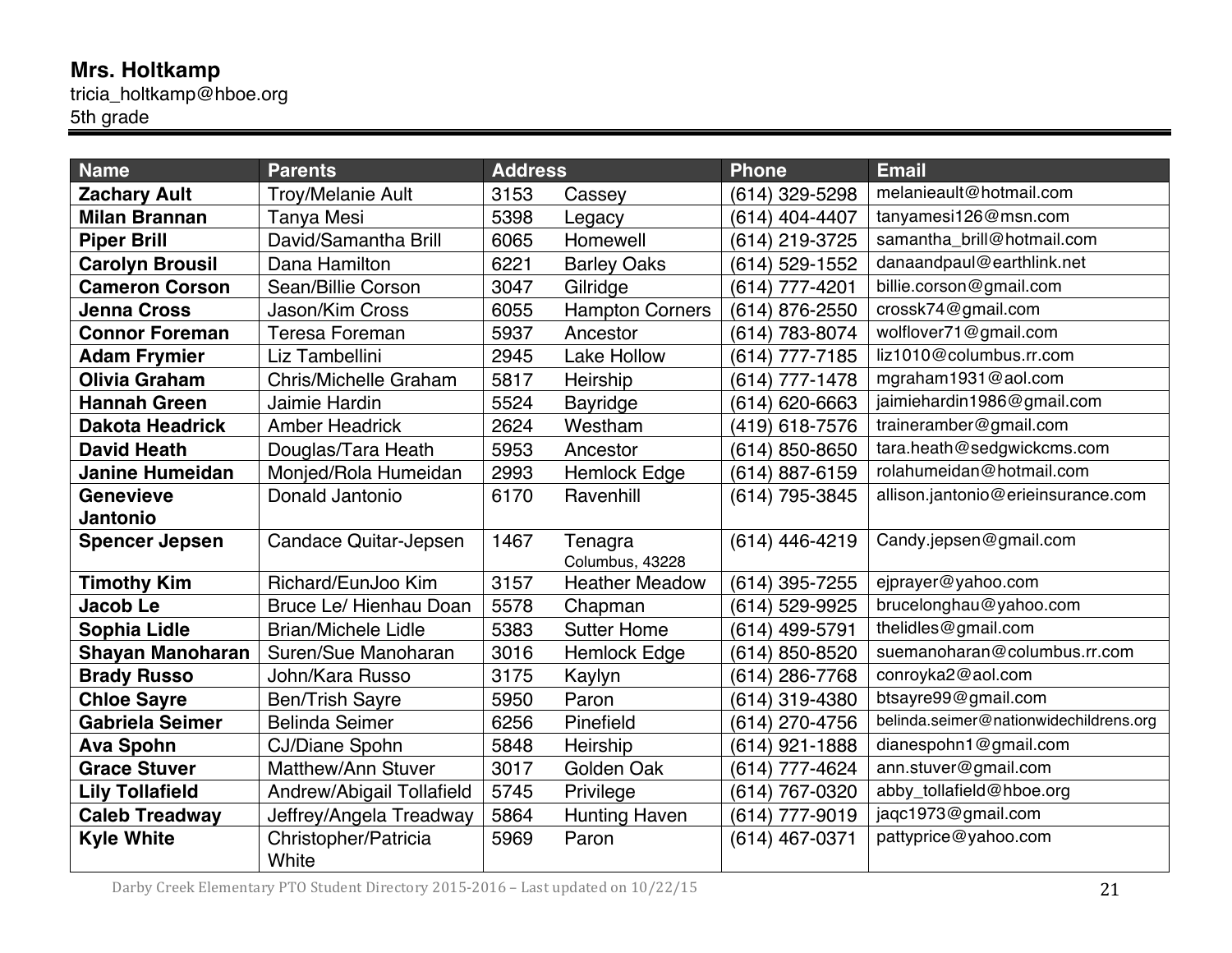## **Mrs. Woods**

erin\_woods@hboe.org 5th grade

| <b>Name</b>               | <b>Parents</b>              | <b>Address</b> |                       | <b>Phone</b>   | <b>Email</b>                |
|---------------------------|-----------------------------|----------------|-----------------------|----------------|-----------------------------|
| <b>Troy Capers</b>        | <b>Brian/Shannon Capers</b> | 5977           | Paron                 | (614) 588-4178 | secrn075@yahoo.com          |
| <b>Malorie Castle</b>     | James/Denise Castle         | 3194           | Cassey                | (614) 270-5070 | dcastle1999@gmail.com       |
| <b>Tanvi Chalumalla</b>   | Chandrashekar/Vanaja        | 3199           | Kaylyn                | (614) 850-9199 | vanaja_reddy@yahoo.com      |
|                           | <b>Baddam</b>               |                |                       |                |                             |
| lan Chapman               | Barry/Michelle Chapman      | 4393           | <b>Trailane</b>       | (614) 771-1278 | bchapxtc@yahoo.com          |
| <b>Benjamin Colombini</b> | Dean/Tara Colombini         | 2770           | <b>Lake Hollow</b>    | (614) 527-4719 | colombt@hotmail.com         |
| <b>Xander Cox</b>         | Gary/Lori Cox               | 5473           | <b>Hyde Park</b>      | (614) 777-0427 | thecoxkidsmom@gmail.com     |
| <b>Alia Croce</b>         | <b>Chet Croce</b>           | 5880           | Privilege             | (614) 771-6485 | ccroce@wowway.com           |
| <b>Haylie Elosh</b>       | Daren/Aimee Elosh           | 3232           | <b>Benbrook Pond</b>  | (614) 876-1936 | daren@eloshdesign.com       |
| <b>Avah Fetzer</b>        | Jacob/Erin Fetzer           | 3152           | <b>Benbrook Pond</b>  | (614) 219-7045 | jaefetzer@wowway.com        |
| <b>Michael Hunkus</b>     | Michael/Michelle Hunkus     | 5930           | <b>Heritage Farms</b> | (614) 381-7013 | mrhunkus@aol.com            |
| <b>Grace King</b>         | Brad/Jodi King              | 3001           | <b>Hemlock Edge</b>   | (614) 777-1196 | jsonk@hotmail.com           |
| Raiyaan-ali Malik         | Imran/Atifa Malik           | 6050           | Joneswood             | (614) 771-8754 | imran.malik@centurylink.com |
| <b>Alec Martin</b>        | <b>Brian/Trina Martin</b>   | 3055           | <b>Bohlen</b>         | (614) 649-0486 | treenmartin@gmail.com       |
| <b>Kais Melhem</b>        | Marwan/Reema Melhem         | 6146           | <b>Lampton Pond</b>   | (614) 771-3877 | r.melhem13@gmail.com        |
| Sophia Morvay             | <b>Shelly Morvay</b>        | 3080           | Landen Farm           | (614) 850-0848 | sickes@columbus.rr.com      |
| Sophia Morvay             | <b>Tibor Morvay</b>         | 5678           | <b>Ellis Brook</b>    | (614) 395-4239 | morvayt@gmail.com           |
| <b>Colin Orr</b>          | <b>Charles/Wendy Orr</b>    | 5616           | Chapman               | (614) 395-2413 | evilworr@hotmail.com        |
| <b>Emily Proffitt</b>     | <b>Brett/Lisa Proffitt</b>  | 2618           | Copperwood            | (614) 771-6144 | bcproffitt@yahoo.com        |
| <b>Olivia Sheppard</b>    | <b>Ben/Natalie Sheppard</b> | 3060           | Fawn Crossing         | (614) 921-8780 | bennatshep@sbcglobal.net    |
| <b>Bailey Simpson</b>     | Stacy/Sandra Simpson        | 2153           | Jeffey                | (614) 529-1353 | ssimpson5899@att.net        |
| <b>Hunter Smith</b>       | <b>JD/Jessica Smith</b>     | 3027           | Landen Farm           | (614) 395-9894 | chmsmith@att.net            |
| <b>Autumn Stehly</b>      | <b>Gary Stehly</b>          | 2672           | <b>Westrock Drive</b> | (614) 743-7601 | gary.stehly@gmail.com       |
| <b>Autumn Stehly</b>      | Sandra Stehly               | 6257           | Pinefield             | (614) 527-3778 | sandra.stehly@gmail.com     |
| <b>Andrew Wagenhauser</b> | Adam/Diane Wagenhauser      | 3075           | Gilridge              | (614) 850-8735 | dwagz_1098@yahoo.com        |
| <b>Raymond Wawrzyniak</b> | Robert/Wendy Wawrzyniak     | 3150           | <b>Echo Park</b>      | (614) 935-2189 | 3cats@columbus.rr.com       |
| <b>Cindy Yu</b>           | Shing Yook Yu/ Hui Si Zhao  | 3154           | <b>Andrew James</b>   | (614) 777-0106 | huisizhao@gmail.com         |